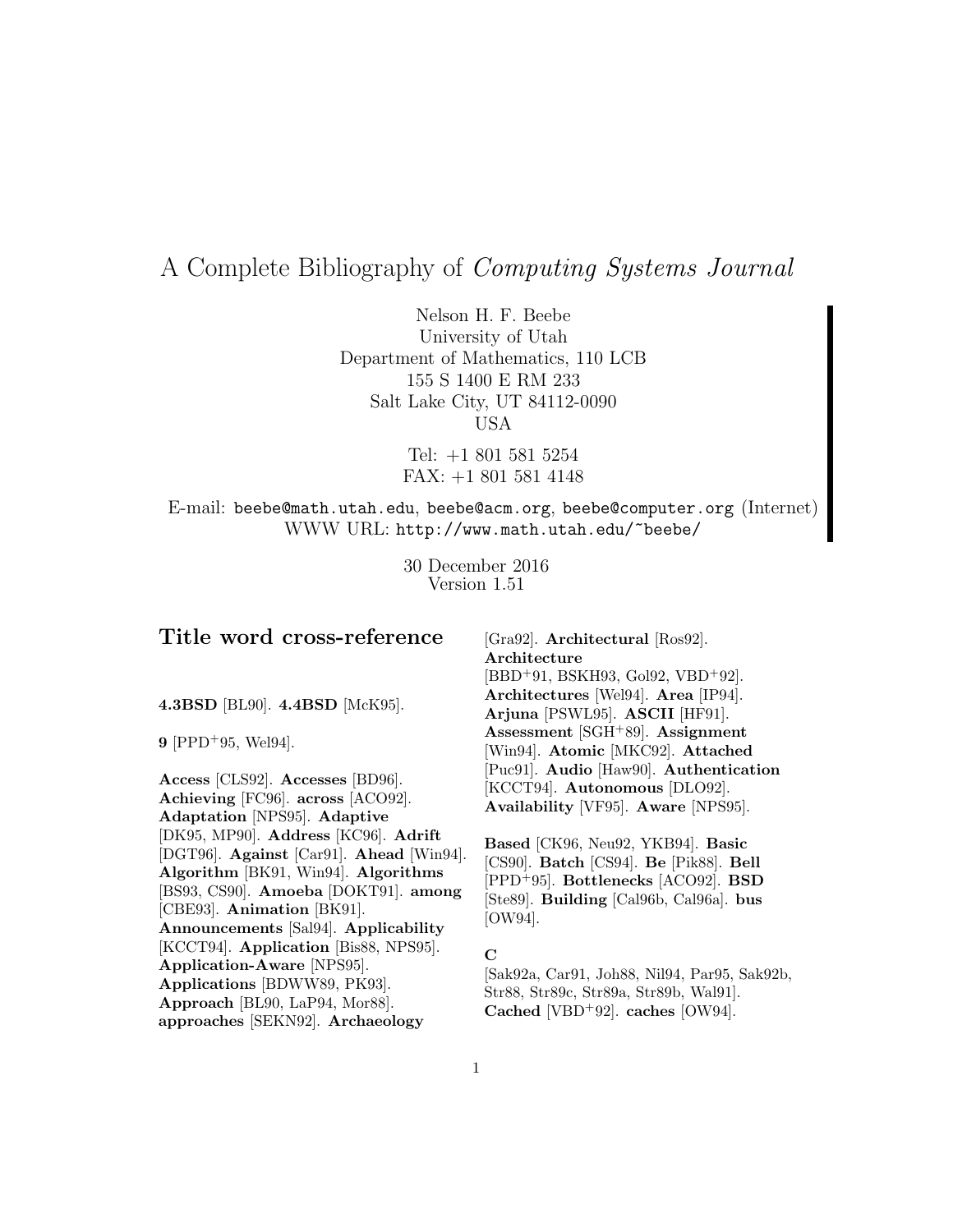**Caching** [KAD96, Wel91]. **Calls** [PA90]. **Can** [Les88a]. **Cards** [KCCT94]. **Case** [Car91, Wal91]. **Casper** [VBD<sup>+</sup>92]. **Checking** [BD96, HT94]. **Choices** [CIM92]. **CHORUS** [RAA<sup>+</sup>88]. **CIA** [Gra92]. **Clocks** [DGT96, Yah94]. **Clouds** [DCM<sup>+</sup>90, DAM<sup>+</sup>91]. **code** [Les88a]. **Collaborative** [PK93]. **Collection** [Nil94]. **Communication** [AOW96, BZM91, CK96]. **Comparison** [CS90, DOKT91, Wel94, SEKN92]. **Compliant** [KAD96]. **Component** [WCN93]. **Components** [CBE93]. **Compression** [Haw90]. **Computer** [LaP94, Wil88a, Wil88b]. **Computers** [DK95]. **Computing** [NPS95, Win96]. **Concurrent** [Pik89, STV90]. **Conditions** [BD96]. **Configurable** [Puc91]. **Configuration** [Bur95]. **Configurations** [Cal96b, Cal96a]. **Connected** [HH95]. **Conservative** [BL90]. **Considerations** [War94]. **Consistency** [Gol92]. **Constraints** [HT94]. **Contributors** [Ano95, Ano96a, Ano96b, Ano96c]. **Control** [CLS92]. **Controlling** [Lib91]. **Controversy** [Ada96, Car91, Pik88, Wal91]. **Conventional** [DV90]. **Cooperative** [CBE93]. **copy** [SM88]. **copy-on-write** [SM88]. **CORBA** [KAD96]. **Correspondences** [WCN93]. **Corrigendum** [Cal96a, Mof92a, Sak92a]. **Cost** [Yah94]. **CPU** [CS90]. **Critique** [Sak92b, Sak92a].

**Data** [ACO92, Bis88, CL91, Gri89, Haw90, HF96, Puc91, Sri93, War94, HF91]. **database** [HF91]. **Dealing** [WCN93]. **dear** [O'D94b]. **Delayline** [IP94]. **Demultiplexing** [MD92]. **Design** [Baa88, DCM<sup>+</sup>90, Gra92, KP93, PSWL95, PHS96, Smi91, Sos95, OW94]. **Developing** [BDWW89, BCR91]. **Development** [BSKH93]. **Directing** [Sos95]. **discovery** [SEKN92]. **Disk** [CL91, DK95, Ste89].

**Distributed** [BBD<sup>+</sup>91, BZM91, CL91, Car95, DLO92, DCM<sup>+</sup>90, DAM<sup>+</sup>91, DOKT91, Gol92, LM94, PK93, RAA<sup>+</sup>88, STV90, Wag90, Wel94, Win94, WRW96]. **Distribution** [SSZ<sup>+</sup>93, YKB94]. **Documenting** [CI93]. **Domain** [BSSW96]. **Down** [DK95]. **drive** [Ste89]. **DUNE** [PA90]. **DUNE iX** [BDKM93]. **Durra** [BDWW89]. **Dynamics** [Wil88a, Wil88b]. **Dynascope** [Sos95].

**Economical** [Mof92b]. **Editing** [KTBL93]. **Editor** [Ree95, Sal95a, Sal95b, Tho90]. **Editorial** [Avo96, Deu92, Dew93, Hon94, Pre95, Sch96, Spa89, Spa91, UB93]. **Editors** [KP93]. **Effects** [SM88]. **Efficient** [MD92]. **Egg** [Joh93]. **Electronic** [PHS96]. **Elk** [LB94]. **Emulation** [IP94]. **Encryption** [Bis88]. **Enforcement** [BSSW96]. **Engine** [Bur95]. **Engineering** [MBM93, Mor88]. **Enhanced** [BW88]. **Environment** [CBE93, KTBL93, Wag90]. **Environments** [BSKH93, Sri93]. **Erratum** [Wil88b]. **Evaluation** [BS93, SSZ<sup>+</sup>93]. **Evolution** [BZM91, Str89a]. **Exeunt** [Sal96]. **expect** [Lib91]. **Expected** [KC96]. **Experience** [BCR91, Duf89]. **Experiences** [ACO92]. **Experimental** [CDM90]. **Extending** [BP88]. **Extensible** [Tho90]. **Extension** [LB94].

**Facility** [MKC92]. **Fall** [Joh93]. **Fast** [Bis88, HF91]. **Features** [DJ88]. **Feedback** [MP90]. **Felicitations** [O'D88d]. **File** [BP88, BD96, CS94, FC96, Neu92, Wel91, Wel94]. **Files** [Mof92b]. **Filesystem** [McK95]. **Fine** [CLS92, MP90]. **Fine-Grain** [MP90]. **Fine-Grained** [CLS92]. **Firewall** [Cal96b, Cal96a]. **Firewall-Router** [Cal96b, Cal96a]. **fork** [SM88]. **Formal** [LaP94]. **Formatter** [KV89]. **Framework** [CI93, PHS96]. **Frameworks** [CIM92]. **friends** [O'D94b].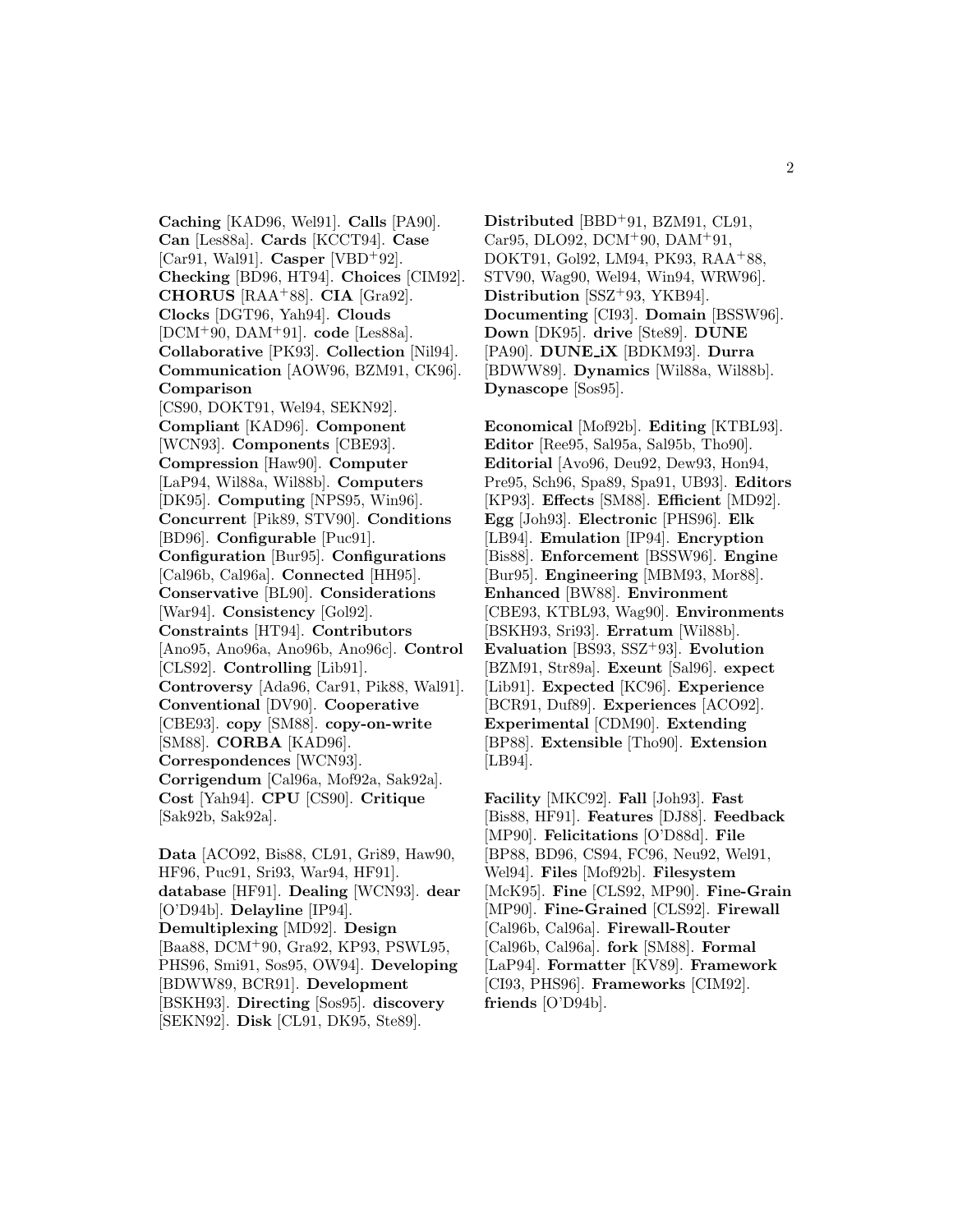**Garbage** [Nil94]. **Generation** [Par95]. **Global** [Neu92]. **Golden** [Joh93]. **Goose** [Joh93]. **GRAB** [Les88b]. **Grain** [MP90]. **Grained** [CLS92]. **Graphics** [Tho90, Wil88a, Wil88b]. **Grasshopper** [DdBF<sup>+</sup>94]. **Greetings** [Bis94, O'D88b, O'D88d, O'D88c, O'D89a, O'D89b, O'D89c, O'D89d, OS89, O'D90a, O'D90b, O'D90c, O'D91a, O'D91b, OS91, O'D91c, O'D92b, O'D92c, O'D92d, O'D92a, O'D93a, O'D93b, OS94, O'D94a, O'D94b, O'D88a]. **Group** [KP93]. **GroupDesign** [KTBL93]. **Guest** [Avo96, Deu92, Dew93, Hon94, Ree95, Sch96, Spa89, Spa91, UB93]. **Guide** [BBD<sup>+</sup>91].

#### **Heterogeneous**

[BDWW89, CBE93, KTBL93, Sri93, Wag90]. **Heuristics** [Ste89]. **High** [CL91, CK96, PHS96]. **High-Performance** [CK96]. **High-Speed** [PHS96]. **Hints** [PA90]. **History** [DGT96]. **Hypertext** [Bro89].

**I/O** [CL91]. **Icon** [Gri89]. **IK** [SSZ<sup>+</sup>93]. **Imaging** [PHS96]. **Implementation** [BBD<sup>+</sup>91, Bis88, CBE93, CDM90, DCM<sup>+</sup>90, DGT96, PSWL95, SLM<sup>+</sup>90, Sos95, Baa88]. **Implementing** [MKC92]. **Incoming** [MD92]. **Independent** [Ada96, Rub96a, Rub96b]. **Index** [Ano93, Ano96d]. **Indexes** [Les88b]. **Indexing** [DLO92]. **Information** [Gol92, VF95]. **Inheritance** [Car91, Sak92b, Sak92a, Wal91, Str89b]. **Instruction** [Mor88]. **Integration** [WCN93]. **Intelligent** [FC96]. **Inter** [WCN93]. **Inter-relation** [WCN93]. **Interactive** [Lib91]. **Interdependent** [Win94]. **Interface** [McK95, NPS95]. **Interfaces** [ACO92]. **Internet** [DLO92, SEKN92]. **Interoperable** [Sri93]. **Interrupt** [Col96]. **Intuitive** [HF96]. **Inversion** [Mof92b]. **Inverted** [Les88b]. **Issue** [Ano95, Ano96a, Ano96b, Ano96c].

**Issues** [KP93, SLM<sup>+</sup>90].

**Java** [RWWB96, WRW96].

**Kerberos** [DGT96]. **Kernel** [PMI88, Rua90]. **Keynote** [Tho90]. **Killing** [Joh93]. **Kit** [LB94].

**Laboratory** [Smi91]. **Labs** [PPD<sup>+</sup>95]. **Laid** [Joh93]. **Language** [Car95, DJ88, Gri89, LB94, Tho90]. **Languages** [Lan90]. **Large** [Mof92b]. **last** [O'D94b]. **Latency** [VF95]. **level** [OW94]. **Leveraging** [CK96]. **Lifetime** [KC96]. **Linkage** [Str88]. **Little** [Lan90]. **Log** [CS94]. **Log-Structured** [CS94]. **Longer** [FG90]. **Look** [Win94]. **Look-Ahead** [Win94]. **Low** [Les88b].

**Mach** [BL90]. **Mach/4.3BSD** [BL90]. **Machine** [BDWW89]. **make** [Baa88]. **Makeup** [KV89]. **Management** [BS93, SM88]. **Managing** [Sal95a, Sal95b, Sri93]. **Manipulation** [Puc91]. **Measured** [Wel91]. **Mechanism** [AOW96]. **Mechanisms** [CBE93]. **Medical** [PHS96]. **meets** [Joh88]. **megabyte** [OW94]. **Memory** [CK96, SM88, OW94]. **Memory-Based** [CK96]. **Messages** [AOW96]. **Messaging** [CK96]. **Migration** [CCK<sup>+</sup>95]. **minimizing** [OW94]. **Mobile** [DK95, NPS95]. **Model** [DV90, Neu92, WRW96]. **Modeling** [LaP94]. **MPVM** [CCK<sup>+</sup>95]. **Multi** [BSKH93]. **Multi-User** [BSKH93]. **Multidatabase** [BS93, CBE93]. **Multiple** [Car91, KP93, Str89b, Wal91]. **Multiprocessor** [CS90, Puc91, SLM<sup>+</sup>90]. **multiprocessors** [OW94]. **Music** [Lan90, Tho90].

**Naming** [CDM90]. **Navigation** [YKB94]. **Network** [BDWW89, IP94, KCCT94, Wel91].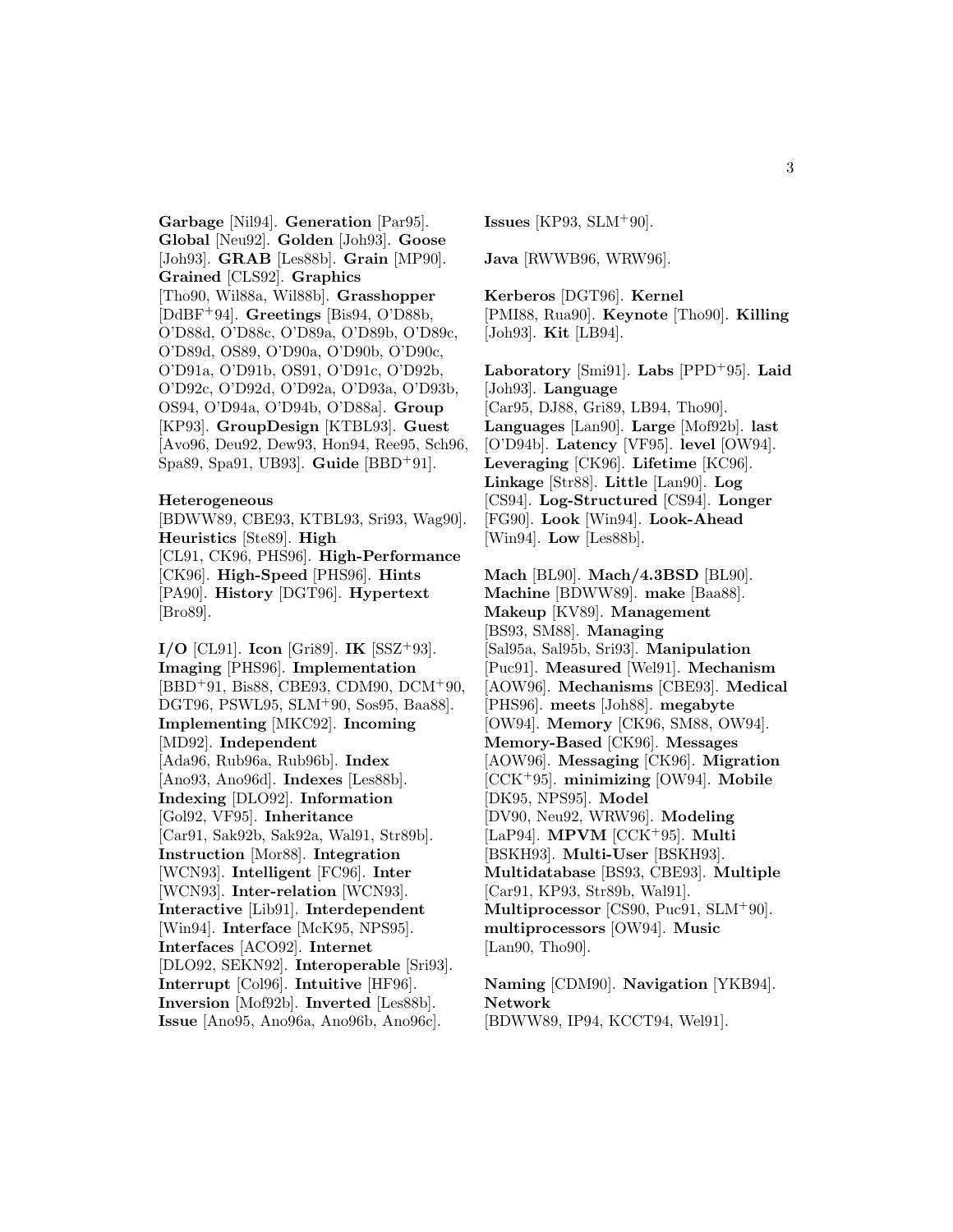**Networks** [BDWW89, War94]. **NFS** [Mog94]. **No** [FG90]. **Non** [Win96, Yah94]. **Non-Synchronized** [Yah94]. **Non-Technical** [Win96]. **Note** [Sal95a, Sal95b].

#### **O** [CL91]. **Object**

[AOW96, BBD<sup>+</sup>91, CLS92, CI93, DV90, Gra92, KAD96, PHS96, SGH<sup>+</sup>89, WRW96]. **Object-Oriented** [AOW96, BBD<sup>+</sup>91, CLS92, CI93, Gra92, PHS96, SGH<sup>+</sup>89]. **Objects** [DAM<sup>+</sup>91, MKC92]. **Omnes** [Sal96]. **One** [Ada96, Rub96a, Rub96b, O'D94b]. **One-Time** [Ada96, Rub96a, Rub96b]. **Operating** [BDKM93, BCR91, DCM<sup>+</sup>90, DdBF<sup>+</sup>94, DV90, DJ88, KC96, Ros92, RAA<sup>+</sup>88, SLM<sup>+</sup>90, SGH<sup>+</sup>89]. **Operation** [HH95]. **Operations** [SM88]. **Optimal** [CS94, OW94]. **Optimized** [CK96]. **Orchestra** [Haw90]. **Oriented** [AOW96, BBD<sup>+</sup>91, CLS92, CI93, Gra92, PHS96, SGH<sup>+</sup>89]. **Orthogonal** [Ros92]. **Orthogonally** [DdBF<sup>+</sup>94]. **Output** [KV89]. **Overcoming** [ACO92]. **Overhead** [Les88b]. **Overview** [SSZ<sup>+</sup>93].

**Packets** [MD92]. **Page** [KV89]. **Parallel** [AOW96, Baa88]. **Parallelization** [BL90]. **Parametrized** [Str89c]. **Partially** [HH95]. **Passwords** [Ada96, Rub96a, Rub96b]. **RAID** [LM94]. **Performance** [BS93, CK96, PHS96, Wel91]. **Persistence** [Ros92, SSZ<sup>+</sup>93, VBD<sup>+</sup>92]. **Persistent** [DdBF<sup>+</sup>94]. **Personal** [Haw90]. **Perspectives** [SGH<sup>+</sup>89]. **Pickling** [RWWB96]. **Plan** [PPD<sup>+</sup>95, Wel94]. **Platform** [SSZ<sup>+</sup>93]. **Policies** [DK95]. **Policy** [War94]. **Portability** [FG90]. **positioning** [Ste89]. **Postprocessing** [KV89]. **Predictable** [FC96]. **Principles** [Sak92b, Sak92a]. **Priorities** [Col96]. **Problem** [FG90]. **Procedure** [PA90]. **Process** [Rua90]. **Processes** [Lib91].

**Processing** [BZM91]. **Programming** [DAM<sup>+</sup>91, DJ88, Gri89, NPS95, STV90]. **Prospero** [Neu92]. **Protocols** [DGT96]. **Prototype** [BSSW96]. **Provide** [CL91]. **Psyche** [SLM<sup>+</sup>90]. **PVM** [CCK<sup>+</sup>95].

**queries** [HF91]. **Querying** [WCN93]. **Queueing** [Col96].

**Race** [BD96]. **Radix** [MBM93]. **RAID** [LM94, BZM91]. **Rates** [CL91]. **Real** [BDKM93, DJ88, Nil94]. **Real-Time** [BDKM93, Nil94, DJ88]. **Recovery** [Mog94]. **Redundancy** [Sri93]. **Refinement** [CIM92]. **Rejoinder** [Ada96]. **relation** [WCN93]. **Relational** [HF96, WCN93]. **Relations** [WCN93]. **relatively** [HF91]. **RelaX** [MKC92]. **Reliable** [Nil94]. **Remote** [PA90]. **Representing** [HF96]. **Resource** [BW88, SEKN92]. **Response** [FC96, Rub96b, SM88]. **Router** [Cal96b, Cal96a]. **RP3** [BCR91]. **Rule** [LaP94]. **Rule-Set** [LaP94].

**safe** [Str88]. **Scheduling** [CS90, MP90]. **Schema** [HF96, WCN93]. **Scope** [Car95]. **Scripts** [Lib91]. **second** [OW94]. **second-level** [OW94]. **secret** [Les88a]. **Secure** [Yah94]. **Security** [HT94]. **Server** [Sos95]. **Servers** [VF95]. **Services** [DLO92, Gol92]. **Set** [LaP94]. **Setting** [Col96]. **Shared** [KTBL93, OW94]. **shared-bus** [OW94]. **shared-memory** [OW94]. **Sharing** [BW88]. **Should** [Pik88]. **Single** [KC96]. **Single-Address-Space** [KC96]. **Site** [Bur95]. **Size** [CS94]. **Smart** [AOW96, KCCT94]. **Software** [BSKH93, Col96, Mor88, Smi91]. **Solved** [FG90]. **Sort** [MBM93]. **SOS** [SGH<sup>+</sup>89]. **source** [Les88a]. **Space** [KC96]. **Special** [Bis94, OS94]. **Specifying** [HT94]. **Speed** [PHS96]. **Spin** [DK95]. **Spin-Down** [DK95]. **Spooling** [Wag90]. **Sprite** [DOKT91, Wel91, Wel94]. **Spritely** [Mog94].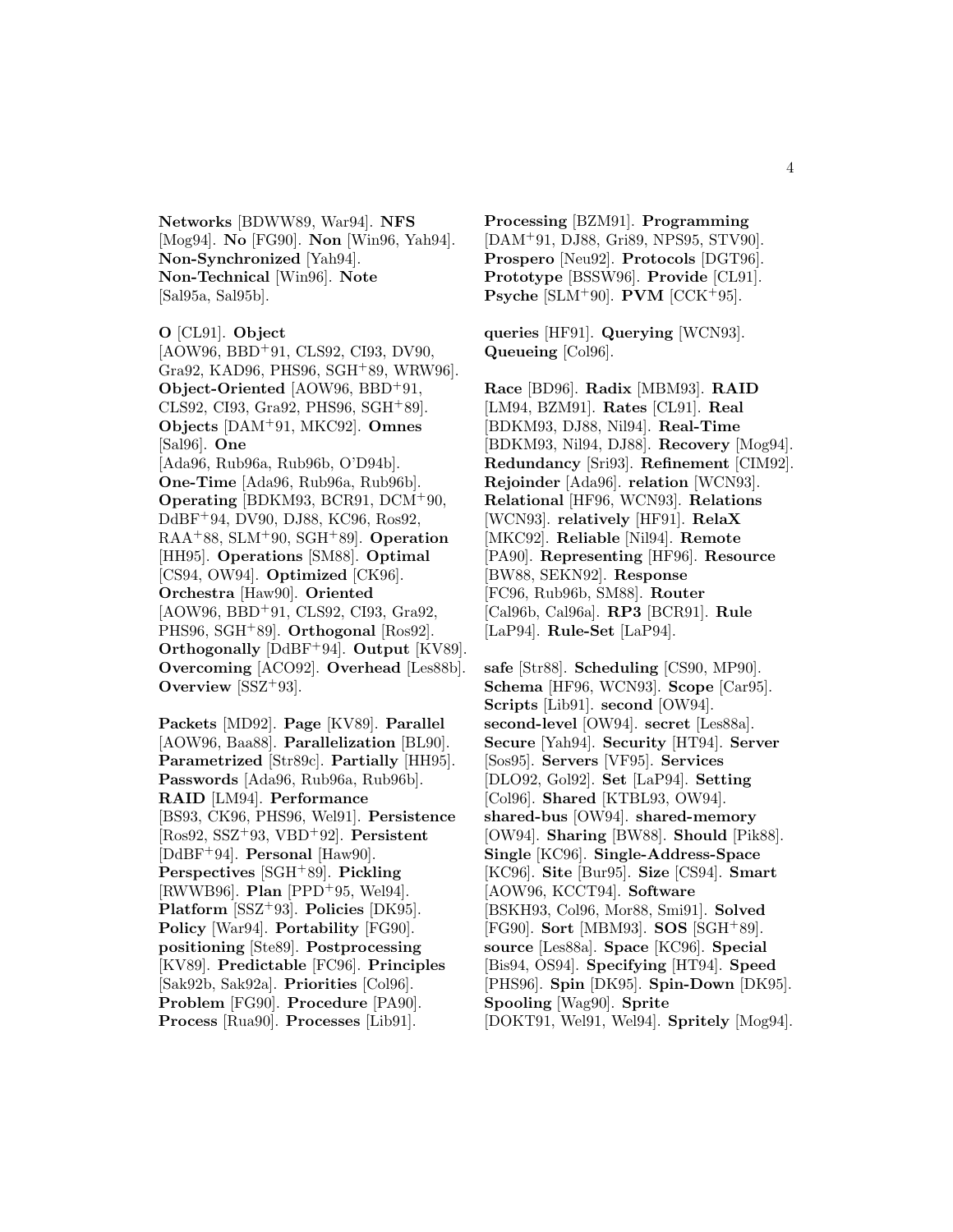#### *REFERENCES* 5

**stable** [HF91]. **Standard** [Bis88]. **State** [RWWB96]. **Storage** [Les88b]. **Striping** [CL91]. **Strong** [Sal90]. **Structure** [HF96]. **Structured** [CS94]. **Structures** [Gri89]. **Stub** [Par95]. **SUN** [ACO92]. **SUN-Transputer** [ACO92]. **Support** [Ros92, STV90]. **Supporting** [KP93, VBD<sup>+</sup>92]. **survive** [Les88a]. **Swift** [CL91, LM94]. **Swift/RAID** [LM94]. **Synchronization** [Rua90]. **Synchronized** [Yah94]. **Synchronous** [PK93]. **Synthesis** [PMI88]. **System** [BBD<sup>+</sup>91, BDKM93, BK91, BP88, BZM91, Bro89, BCR91, CLS92, CI93, CBE93, CK96, CDM90, DCM<sup>+</sup>90, DAM<sup>+</sup>91, DdBF<sup>+</sup>94, DJ88, FC96, KAD96, LaP94, LM94, Neu92, Par95, Pik89, RWWB96, Ros92, RAA<sup>+</sup>88, SLM<sup>+</sup>90, SGH<sup>+</sup>89, Wel91, Wel94, WRW96, McI89]. **Systems** [AOW96, CS94, DV90, DOKT91, Duf89, KC96, Pik88, STV90, Win96, YKB94]. **Tasks** [Win94]. **TCP** [MD92]. **Technical** [Win96]. **Technique** [CI93]. **Text** [KV89, Mof92b]. **Threads** [DAM<sup>+</sup>91]. **Threat** [Win96]. **Three** [Wel94]. **Tilde** [CDM90]. **Time** [Ada96, BDKM93, FC96, Nil94, Rub96a, Rub96b, SM88, DJ88, O'D94b]. **Timeliness** [Yah94]. **Tom** [Sal90]. **Tool** [Cal96b, Cal96a, IP94]. **Toolkit** [KP93, PK93]. **traffic** [OW94]. **Transaction** [BZM91, BS93, MKC92]. **Transactional** [CLS92]. **Transfer** [ACO92]. **Transparent** [CCK<sup>+</sup>95, Pik88]. **Transputer** [ACO92]. **Trees** [HF96]. **Trust** [YKB94]. **Trust-Based** [YKB94]. **Trusted** [LaP94]. **Tuple** [HF96]. **Tutorial** [Wil88a]. **Two** [BS93, DOKT91]. **Type** [BSSW96, Str88]. **Type-safe** [Str88]. **Types** [Str89c].

**Undergraduate** [Mor88]. **United** [Joh93]. **UNIX**

[BSSW96, BW88, BP88, Bro89, CS90, Duf89,

HT94, McI89, PK93, SM88, Les88a]. **Unorthodox** [Mor88]. **Updater** [FC96]. **User** [BSKH93, KCCT94]. **Using** [CL91, PA90, MP90]. **UTS** [Rua90].

**Version** [CCK<sup>+</sup>95]. **via** [Col96]. **Virology** [McI89]. **Virtual** [McK95, Neu92]. **virus** [McI89]. **Viruses** [Duf89]. **Vnode** [Wel94]. **Volumes** [Ano96d, Ano93].

**Watchdogs** [BP88]. **Weak** [Gol92]. **Weak-Consistency** [Gol92]. **Web** [VF95]. **Welcome** [Nem88]. **Wide** [IP94, VF95]. **Wide-Area** [IP94]. **Window** [Pik88, Pik89]. **Workload** [Win94]. **World** [VF95]. **Write** [CS94, SM88].

**YACC** [Joh88].

## **References**

### **Atkins:COMPSYS-5-2-159**

[ACO92] M. Stella Atkins, Yan Chen, and Florina Olariu. Experiences: Overcoming data transfer bottlenecks across SUN-Transputer interfaces. Computing Systems, 5 (2):159–192, Spring 1992. CO-DEN CMSYE2. ISSN 0895-6340.

## **Adams:COMPSYS-9-3-255**

[Ada96] John Adams. Controversy: Rejoinder: Independent one-time passwords. Computing Systems, 9(3):255–256, Summer 1996. CO-DEN CMSYE2. ISSN 0895-6340. See [Rub96a, Rub96b].

#### **Anonymous:COMPSYS-6-1-37**

[Ano93] Anonymous. Index volumes 1– 5 (1988–1992). Computing Systems, 6(1):37–50, Winter 1993.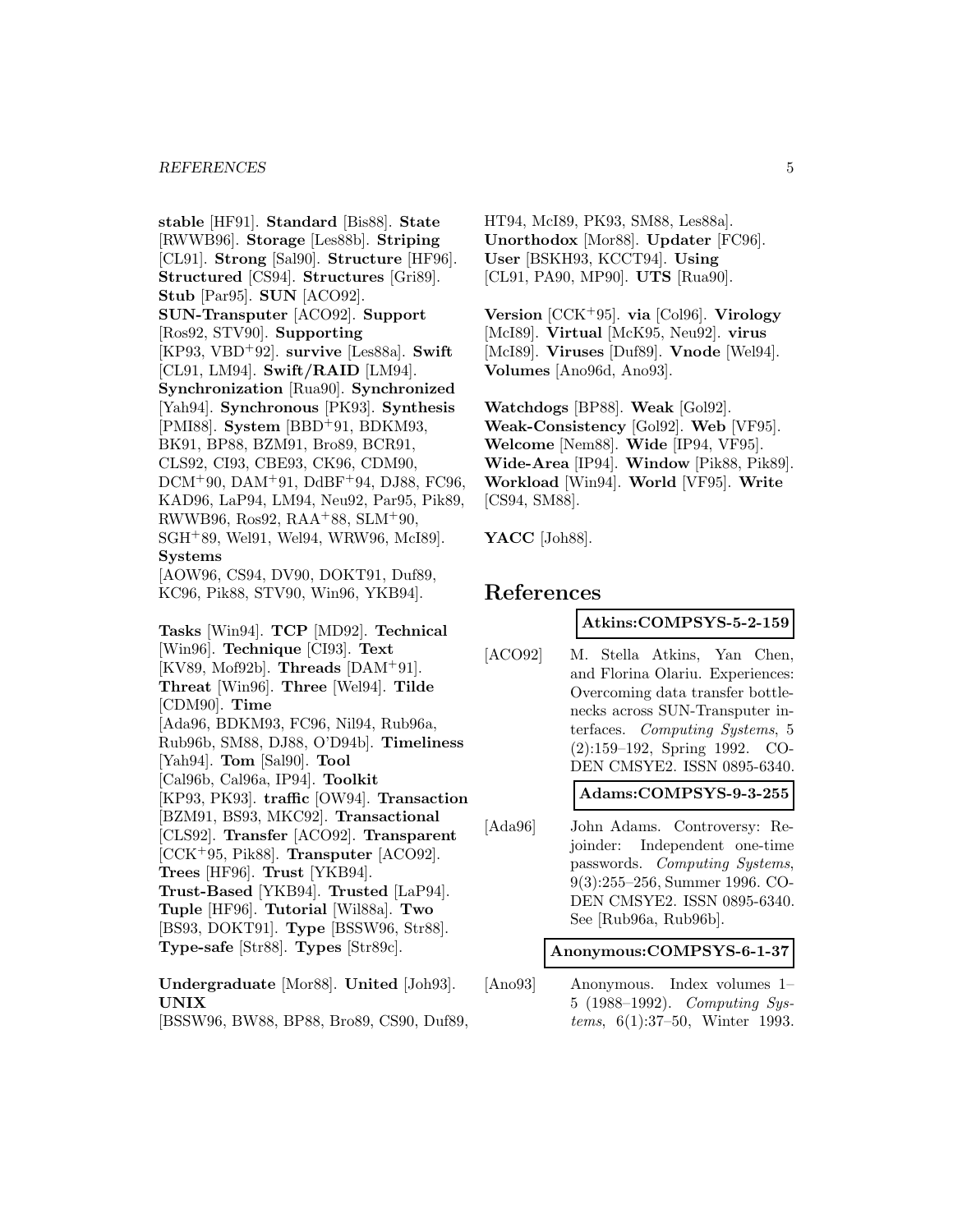|          | CODEN CMSYE2. ISSN 0895-<br>6340.                                                                                                                                                                                                                           |    |
|----------|-------------------------------------------------------------------------------------------------------------------------------------------------------------------------------------------------------------------------------------------------------------|----|
|          | Anonymous:COMPSYS-8-4-415                                                                                                                                                                                                                                   | [A |
| [Ano95]  | Anonymous. Contributors to this<br>issue. Computing Systems, $8(4)$ :<br>415-416, Fall 1995. CODEN CM-<br>SYE2. ISSN 0895-6340.                                                                                                                             |    |
|          | Anonymous:COMPSYS-9-1-85                                                                                                                                                                                                                                    | [B |
| [Ano96a] | Anonymous. Contributors to this<br>issue. Computing Systems, $9(1)$ :<br>85-87, Winter 1996.<br><b>CODEN</b><br>CMSYE2. ISSN 0895-6340.                                                                                                                     |    |
|          | Anonymous:COMPSYS-9-3-259                                                                                                                                                                                                                                   |    |
| [Ano96b] | Anonymous. Contributors to this<br>issue. Computing Systems, 9(3):<br>259-260, Summer 1996. CODEN<br>CMSYE2. ISSN 0895-6340.                                                                                                                                | [B |
|          | Anonymous:COMPSYS-9-4-407                                                                                                                                                                                                                                   |    |
| [Ano96c] | Anonymous. Contributors to this<br>issue. Computing Systems, $9(4)$ :<br>407-409, Fall 1996. CODEN CM-<br>SYE2. ISSN 0895-6340.                                                                                                                             |    |
|          | Anonymous:COMPSYS-9-4-413                                                                                                                                                                                                                                   |    |
| [Ano96d] | Anonymous. Index to volumes 1–<br>9 (1988–1996). Computing Sys-<br>tems, $9(4):413-428$ , Fall 1996.<br>CODEN CMSYE2. ISSN 0895-<br>6340.                                                                                                                   | [B |
|          | Arjomandi:COMPSYS-9-4-313                                                                                                                                                                                                                                   |    |
| [AOW96]  | Eshrat Arjomandi, William G.<br>O'Farrell, and Gregory V. Wil-<br>son. Smart messages: An object-<br>oriented communication mecha-<br>nism for parallel systems. Com-<br>puting Systems, $9(4):313-329$ ,<br>CODEN CMSYE2.<br>Fall 1996.<br>ISSN 0895-6340. | ΙB |

### **Avolio:COMPSYS-9-1-1**

[Avo96] Frederick M. Avolio. Guest editorial. Computing Systems, 9(1): 1–2, Winter 1996. CODEN CM-SYE2. ISSN 0895-6340.

#### **Baalbergen:COMPSYS-1-2-135**

[Baa88] E. H. Baalbergen. Design and implementation of parallel make. Computing Systems, 1(2):135– 158, Spring 1988. CODEN CM-SYE2. ISSN 0895-6340.

## **Balter:COMPSYS-4-1-31**

[BBD<sup>+</sup>91] R. Balter, J. Bernadat, D. Decouchant, A. Duda, A. Freyssinet, S. Krakowiak, M. Meysembourg, P. Le Dot, H. Nguyen Van, E. Paire, M. Riveill, C. Roison, X. Rousset de Pina, R. Scioville, and G. Vandôme. Architecture and implementation of guide, an object-oriented distributed system. Computing Systems, 4(1): 31–67, Winter 1991. CODEN CMSYE2. ISSN 0895-6340.

## **Bryant:COMPSYS-4-3-183**

[BCR91] Ray Bryant, Hung-Yang Chang, and Bryan Rosenburg. Experience developing the RP3 operating system. Computing Systems, 4(3):183–216, Summer 1991. CO-DEN CMSYE2. ISSN 0895-6340.

### **Bishop:COMPSYS-9-2-131**

[BD96] Matt Bishop and Michael Dilger. Checking for race conditions in file accesses. Computing Systems, 9(2):131–152, Spring 1996. CO-DEN CMSYE2. ISSN 0895-6340.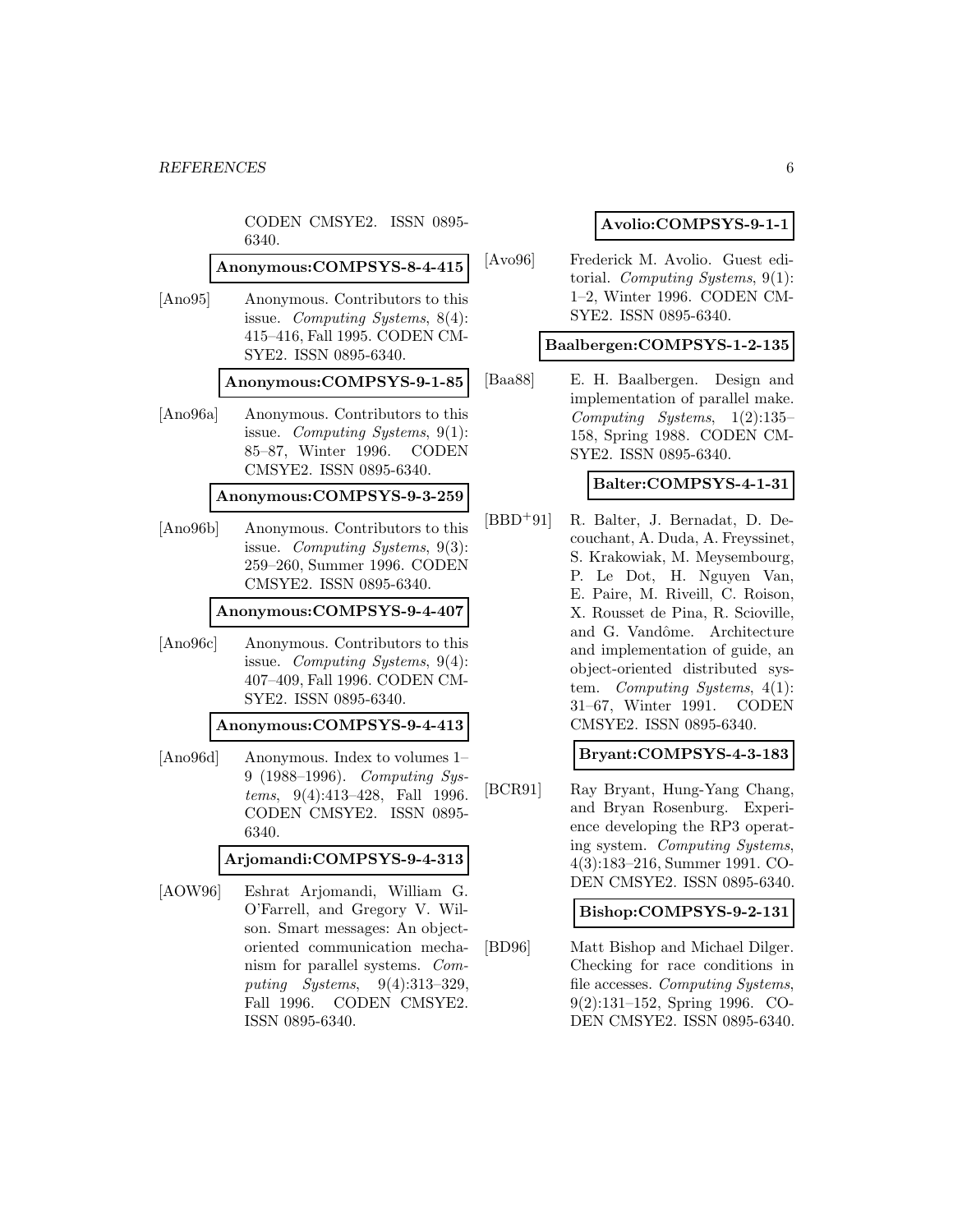### **Banino:COMPSYS-6-4-425**

[BDKM93] Jean-Serge Banino, Jean Delcoigne, Claude Kaiser, and Gérard Morisset. The DUNE<sub>iX</sub> real-time operating system. Computing Systems, 6(4):425–480, Fall 1993. CODEN CMSYE2. ISSN 0895-6340.

**Barbacci:COMPSYS-2-1-7**

[BDWW89] Mario B. Barbacci, Dennis L. Doubleday, Charles B. Weinstock, and Jeannette M. Wing. Developing applications for heterogeneous machine networks: The Durra network. Computing Systems, 2(1):7–35, Winter 1989. CODEN CMSYE2. ISSN 0895- 6340.

## **Bishop:COMPSYS-1-3-221**

[Bis88] Matt Bishop. An application of a fast data encryption standard implementation. Computing Systems, 1(3):221–254, Summer 1988. CODEN CMSYE2. ISSN 0895-6340.

#### **Bishop:COMPSYS-7-1-v**

[Bis94] Matthew A. Bishop. Special greetings. Computing Systems, 7 (1):v–vi, Winter 1994. CODEN CMSYE2. ISSN 0895-6340.

### **Bentley:COMPSYS-4-1-5**

[BK91] Jon L. Bentley and Brian W. Kernighan. A system for algorithm animation. Computing Systems, 4(1):5–30, Winter 1991. CODEN CMSYE2. ISSN 0895- 6340.

## **Boykin:COMPSYS-3-1-69**

[BL90] Joseph Boykin and Alan Langerman. Mach/4.3BSD: A conservative approach to parallelization. Computing Systems, 3(1):69–99, Winter 1990. CODEN CMSYE2. ISSN 0895-6340.

### **Bershad:COMPSYS-1-2-169**

[BP88] Brian N. Bershad and C. Brian Pinkerton. Watchdogs—extending the UNIX file system. Computing Systems, 1(2):169–188, Spring 1988. CODEN CMSYE2. ISSN 0895-6340.

#### **Brown:COMPSYS-2-1-37**

[Bro89] P. J. Brown. A hypertext system for UNIX. Computing Systems, 2 (1):37–53, Winter 1989. CODEN CMSYE2. ISSN 0895-6340.

## **Breitbart:COMPSYS-6-3-245**

[BS93] Y. Breitbart and A. Silberschatz. Performance evaluation of two multidatabase transaction management algorithms. Computing Systems, 6(3):245–283, Summer 1993. CODEN CMSYE2. ISSN 0895-6340.

#### **Ben-Shaul:COMPSYS-6-2-65**

[BSKH93] Israel Z. Ben-Shaul, Gail E. Kaiser, and George T. Heineman. An architecture for multiuser software development environments. Computing Systems, 6 (2):65–103, Spring 1993. CODEN CMSYE2. ISSN 0895-6340.

## **Badger:COMPSYS-9-1-47**

[BSSW96] Lee Badger, Daniel F. Sterne, David L. Sherman, and Kenneth M. Walker. A domain and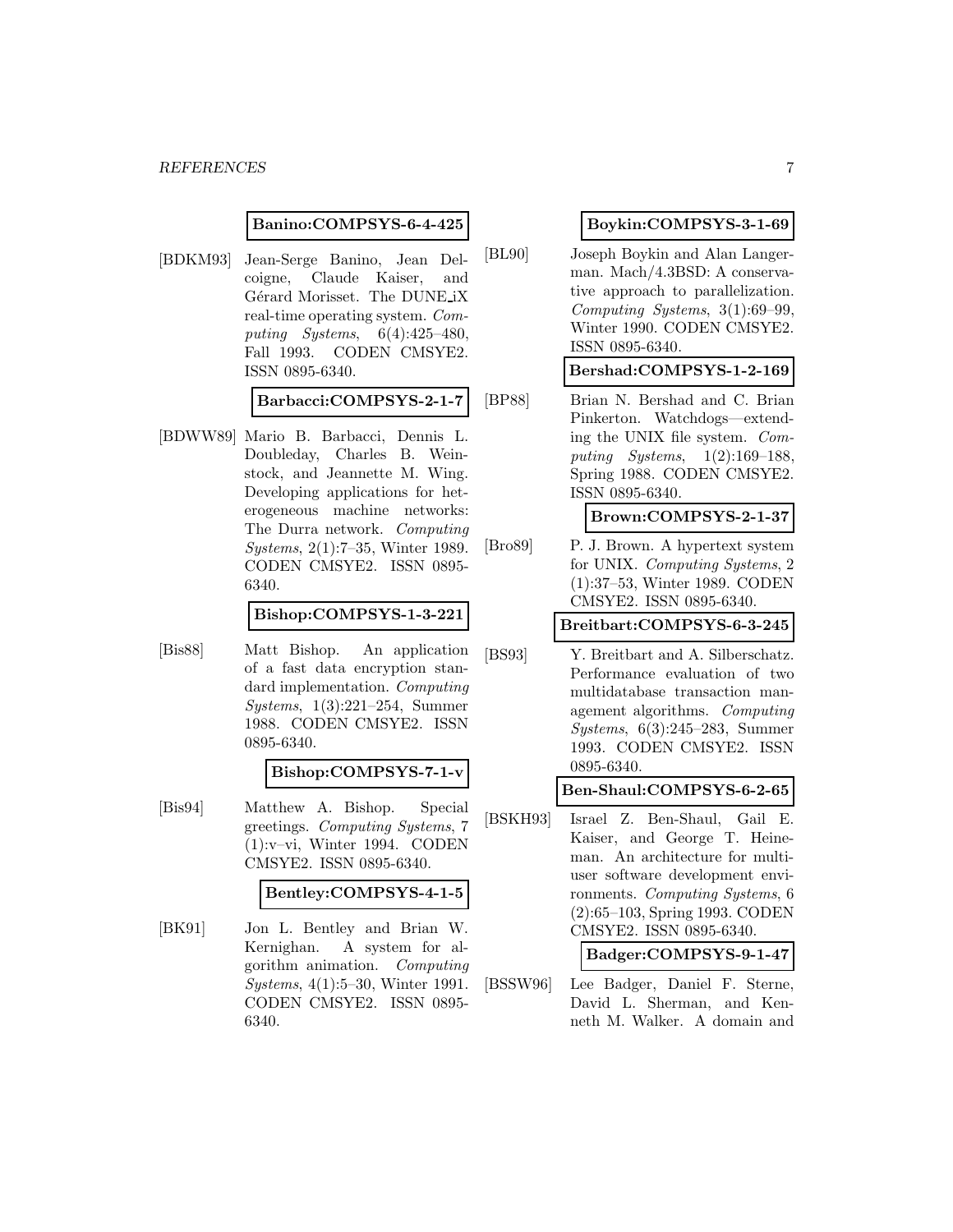type enforcement UNIX prototype. Computing Systems, 9(1): 47–83, Winter 1996. CODEN CMSYE2. ISSN 0895-6340.

#### **Burgess:COMPSYS-8-3-309**

- [Bur95] Mark Burgess. A site configuration engine. Computing Systems, 8(3):309–337, Summer 1995. CO-DEN CMSYE2. ISSN 0895-6340. **Barton:COMPSYS-1-2-111**
- [BW88] J. M. Barton and J. C. Wagner. Enhanced resource sharing in UNIX. Computing Systems, 1 (2):111–133, Spring 1988. CO-DEN CMSYE2. ISSN 0895-6340.

## **Bhargava:COMPSYS-4-3-277**

[BZM91] Bharat Bhargava, Yonguang Zhang, and Enrique Mafla. Evolution of a communication system for distributed transaction processing in Raid. Computing Systems, 4(3):277–313, Summer 1991. CODEN CMSYE2. ISSN 0895-6340.

### **Calabrese:COMPSYS-9-4-411**

[Cal96a] Christopher J. Calabrese. Corrigendum: "A tool for building firewall-router configurations". Computing Systems, 9(4):411, Fall 1996. CODEN CMSYE2. ISSN 0895-6340. See [Cal96b].

## **Calabrese:COMPSYS-9-3-239**

[Cal96b] Christopher J. Calabrese. A tool for building firewall-router configurations. Computing Systems, 9(3):239–253, Summer 1996. CO-DEN CMSYE2. ISSN 0895-6340. See corrigendum [Cal96a].

## **Cargill:COMPSYS-4-1-69**

[Car91] Tom A. Cargill. Controversy: The case against multiple inheritance in C++. Computing Systems, 4(1):69–82, Winter 1991. CODEN CMSYE2. ISSN 0895- 6340.

## **Cardelli:COMPSYS-8-1-27**

[Car95] Luca Cardelli. A language with distributed scope. *Comput*ing Systems, 8(1):27–59, Winter 1995. CODEN CMSYE2. ISSN 0895-6340.

## **Chen:COMPSYS-6-3-207**

[CBE93] Jiansen Chen, Omran A. Buhkres, and Ahmed K. Elmagarmid. The implementation of cooperative mechanisms among system components in a heterogeneous multidatabase environment. *Computing Systems*, 6(3): 207–243, Summer 1993. CODEN CMSYE2. ISSN 0895-6340.

## **Casas:COMPSYS-8-2-171**

[CCK<sup>+</sup>95] Jeremy Casas, Dan L. Clark, Ravi Konuru, Steve W. Otto, Robert M. Prouty, and Jonathan Walpole. MPVM: A migration transparent version of PVM. Computing Systems, 8(2):171– 216, Spring 1995. CODEN CM-SYE2. ISSN 0895-6340.

**Comer:COMPSYS-3-4-487**

[CDM90] Douglas Comer, Ralph E. Droms, and Thomas P. Murtagh. An experimental implementation of the tilde naming system. Computing Systems, 3(4):487–515, Fall 1990. CODEN CMSYE2. ISSN 0895- 6340.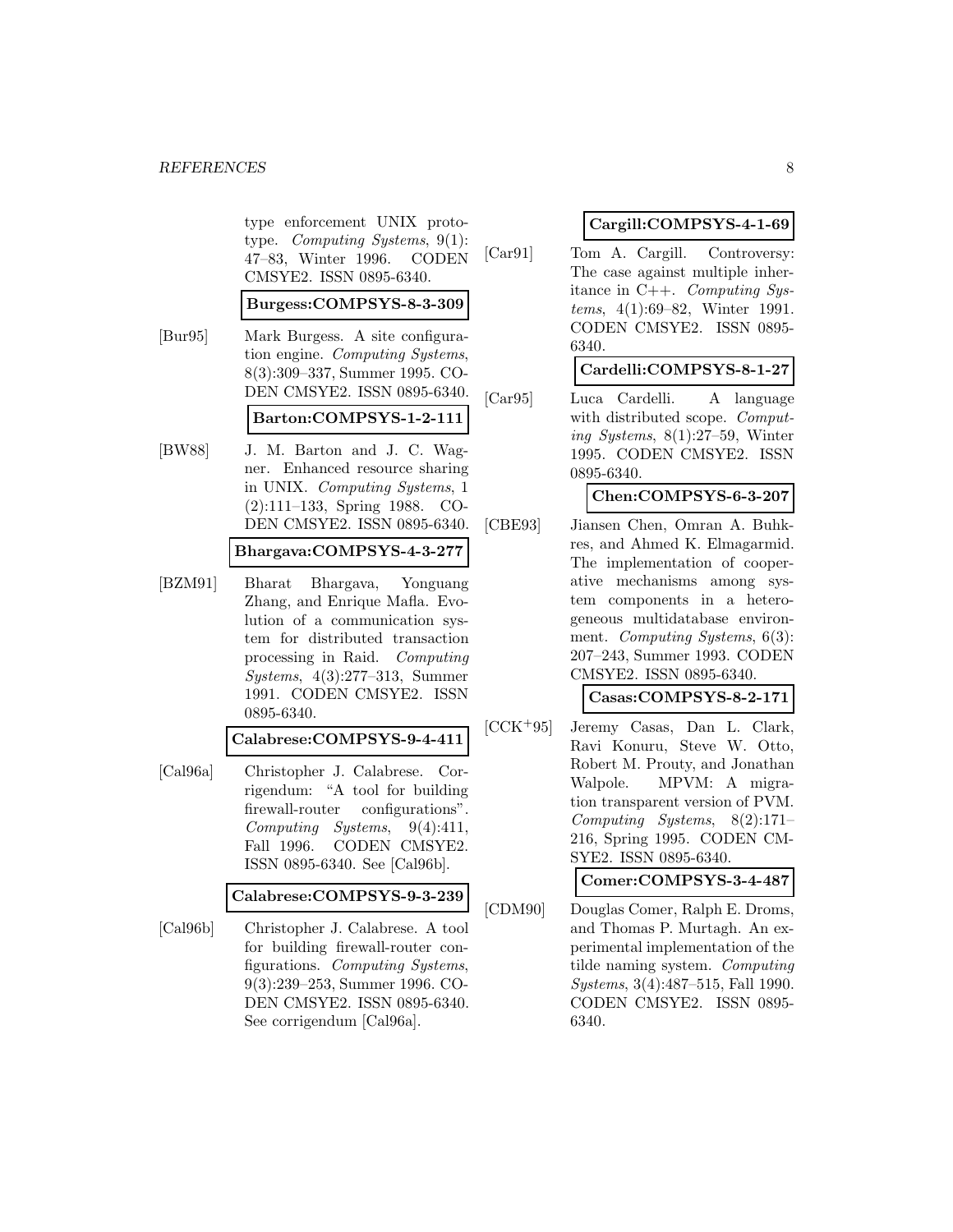### **Campbell:COMPSYS-6-4-363**

[CI93] Roy H. Campbell and Nayeem Islam. A technique for documenting the framework of an objectoriented system. Computing Systems, 6(4):363–389, Fall 1993. CODEN CMSYE2. ISSN 0895- 6340.

#### **Campbell:COMPSYS-5-3-217**

- [CIM92] Roy H. Campbell, Nayeem Islam, and Peter Madany. Choices, frameworks and refinement. Computing Systems, 5(3):217– 257, Summer 1992. CODEN CM-SYE2. ISSN 0895-6340. **Cheriton:COMPSYS-9-3-179**
- [CK96] David R. Cheriton and Robert A. Kutter. Optimized memorybased messaging: Leveraging the memory system for high-performance communication. Computing Systems, 9(3): 179–215, Summer 1996. CODEN CMSYE2. ISSN 0895-6340.

**Cabrera:COMPSYS-4-4-405**

[CL91] Luis-Felipe F. Cabrera and Darrell D. E. Long. Swift: Using distributed disk striping to provide high I/O data rates. Computing Systems, 4(4):405–436, Fall 1991. CODEN CMSYE2. ISSN 0895- 6340.

## **Cabrera:COMPSYS-5-3-199**

[CLS92] Luis-Felipe Cabrera, Allen W. Luniewski, and James W. Stamos. Fine-grained access control in a transactional object-oriented system. Computing Systems, 5 (3):199–216, Summer 1992. CO-DEN CMSYE2. ISSN 0895-6340.

## **Collyer:COMPSYS-9-2-119**

[Col96] Geoff Collyer. Setting interrupt priorities in software via interrupt queueing. Computing Systems, 9 (2):119–130, Spring 1996. CO-DEN CMSYE2. ISSN 0895-6340.

## **Curran:COMPSYS-3-4-551**

[CS90] Stephan Curran and Michael Stumm. A comparison of basic CPU scheduling algorithms for multiprocessor UNIX. Computing Systems, 3(4):551–579, Fall 1990. CODEN CMSYE2. ISSN 0895-6340.

### **Carson:COMPSYS-7-2-263**

[CS94] Scott Carson and Sanjeev Setia. Optimal write batch size in log-structured file systems. Computing Systems, 7(2):263– 281, Spring 1994. CODEN CM-SYE2. ISSN 0895-6340.

## **Dasgupta:COMPSYS-4-3-243**

[DAM<sup>+</sup>91] Partha Dasgupta, R. Ananthanarayanan, Sathis Menon, Ajay Mohindra, and Raymond Chen. Distributed programming with objects and threads in the Clouds system. Computing Systems, 4 (3):243–275, Summer 1991. CO-DEN CMSYE2. ISSN 0895-6340.

## **Dasgupta:COMPSYS-3-1-11**

[DCM<sup>+</sup>90] P. Dasgupta, R. C. Chen, S. Menon, M. P. Pearson, R. Ananthanarayanan, U. Ramachandran, M. Ahamad, R. J. LeBlanc, W. F. Appelbe, J. M. Bernabéu-Aubán, P. W. Hutto, M. Y. A. Khalidi, and C. J.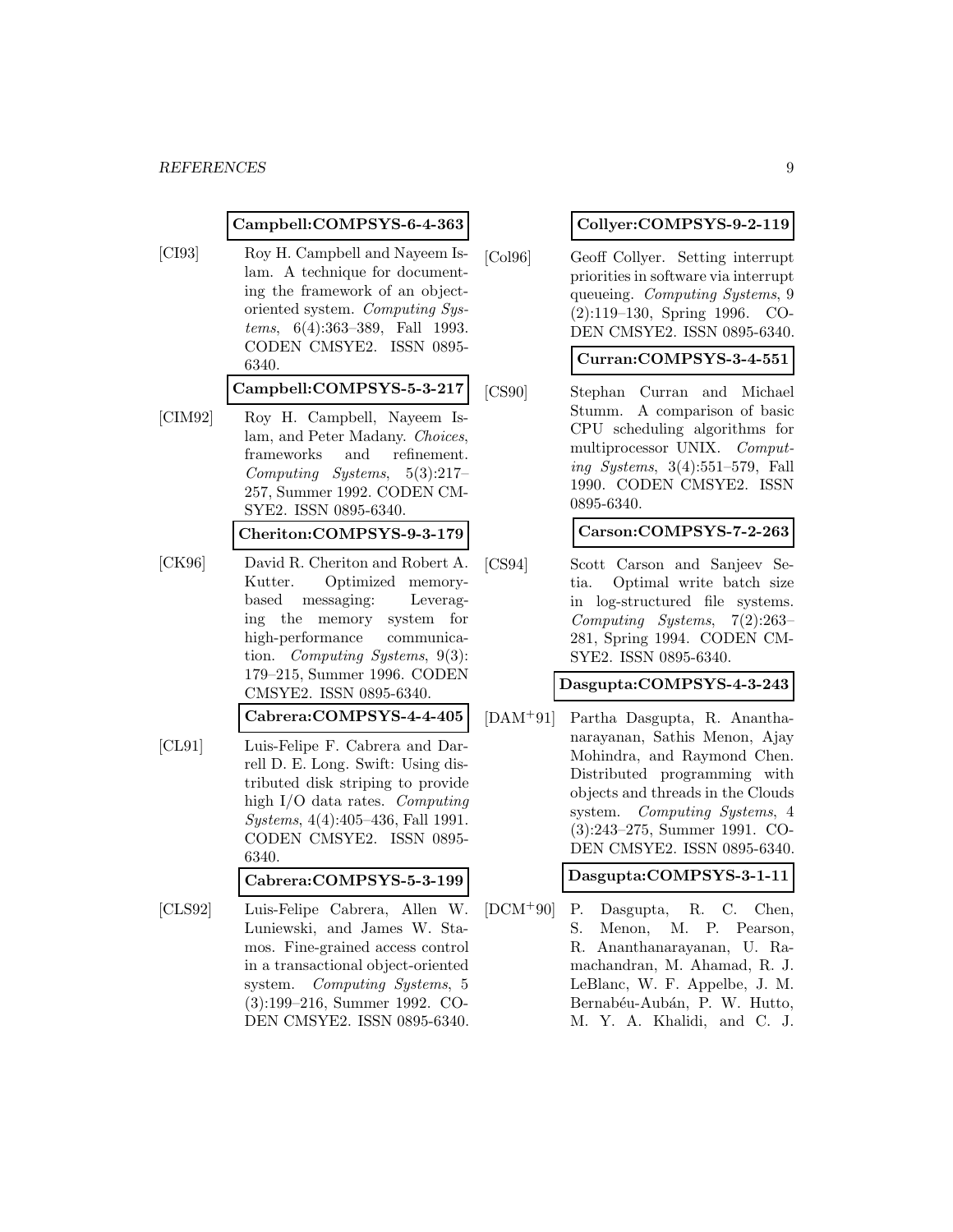Wilkenloh. The design and implementation of the Clouds distributed operating system. Computing Systems,  $3(1):11-46$ , Winter 1990. CODEN CMSYE2. ISSN 0895-6340.

**Dearle:COMPSYS-7-3-289**

[DdBF<sup>+</sup>94] Alan Dearle, Rex di Bona, James Farrow, Frans Kenskens, Anders Lindström, John Rosenberg, and Francis Vaughan. Grasshopper: An orthogonally persistent operating system. Computing Systems, 7(3):289–312, Summer 1994. CODEN CMSYE2. ISSN 0895-6340.

#### **Deutsch:COMPSYS-5-4-375**

[Deu92] Peter Deutsch. Guest editorial. Computing Systems, 5(4): 375–378, Fall 1992. CODEN CM-SYE2. ISSN 0895-6340.

**Dewan:COMPSYS-6-2-61**

[Dew93] Prasun Dewan. Guest editorial. Computing Systems, 6(2):61–63, Spring 1993. CODEN CMSYE2. ISSN 0895-6340.

## **Davis:COMPSYS-9-1-29**

[DGT96] Donald T. Davis, Daniel E. Geer, and Theodore Ts'o. Kerberos with clocks adrift: History, protocols, and implementation. Computing Systems,  $9(1):29-46$ , Winter 1996. CODEN CMSYE2. ISSN 0895-6340.

**Donner:COMPSYS-1-1-33**

[DJ88] Marc D. Donner and David H. Jameson. Language and operating system features for real-time programming. Computing Systems, 1(1):33–62, Winter 1988. CODEN CMSYE2. ISSN 0895- 6340.

### **Douglis:COMPSYS-8-4-381**

[DK95] Fred Douglis and P. Krishnan. Adaptive disk spin-down policies for mobile computers. Computing Systems, 8(4):381–413, Fall 1995. CODEN CMSYE2. ISSN 0895- 6340.

## **Danzig:COMPSYS-5-4-433**

[DLO92] Peter B. Danzig, Shih-Hao Li, and Katia Obraczka. Distributed indexing of autonomous Internet services. Computing Systems, 5 (4):433–459, Fall 1992. CODEN CMSYE2. ISSN 0895-6340.

**Douglis:COMPSYS-4-4-353**

[DOKT91] Fred Douglis, John K. Ousterhout, M. Frans Kaashoek, and Andrew S. Tanenbaum. A comparison of two distributed systems: Amoeba and sprite. Computing Systems, 4(4):353– 384, Fall 1991. CODEN CM-SYE2. ISSN 0895-6340.

## **Duff:COMPSYS-2-2-155**

[Duf89] Tom Duff. Experience with viruses on UNIX systems. Computing Systems, 2(2):155–171, Spring 1989. CODEN CMSYE2. ISSN 0895-6340.

**Dewan:COMPSYS-3-4-517**

[DV90] Prasun Dewan and Eric Vasilik. An object model for conventional operating systems. Computing Systems, 3(4):517–549, Fall 1990. CODEN CMSYE2. ISSN 0895- 6340.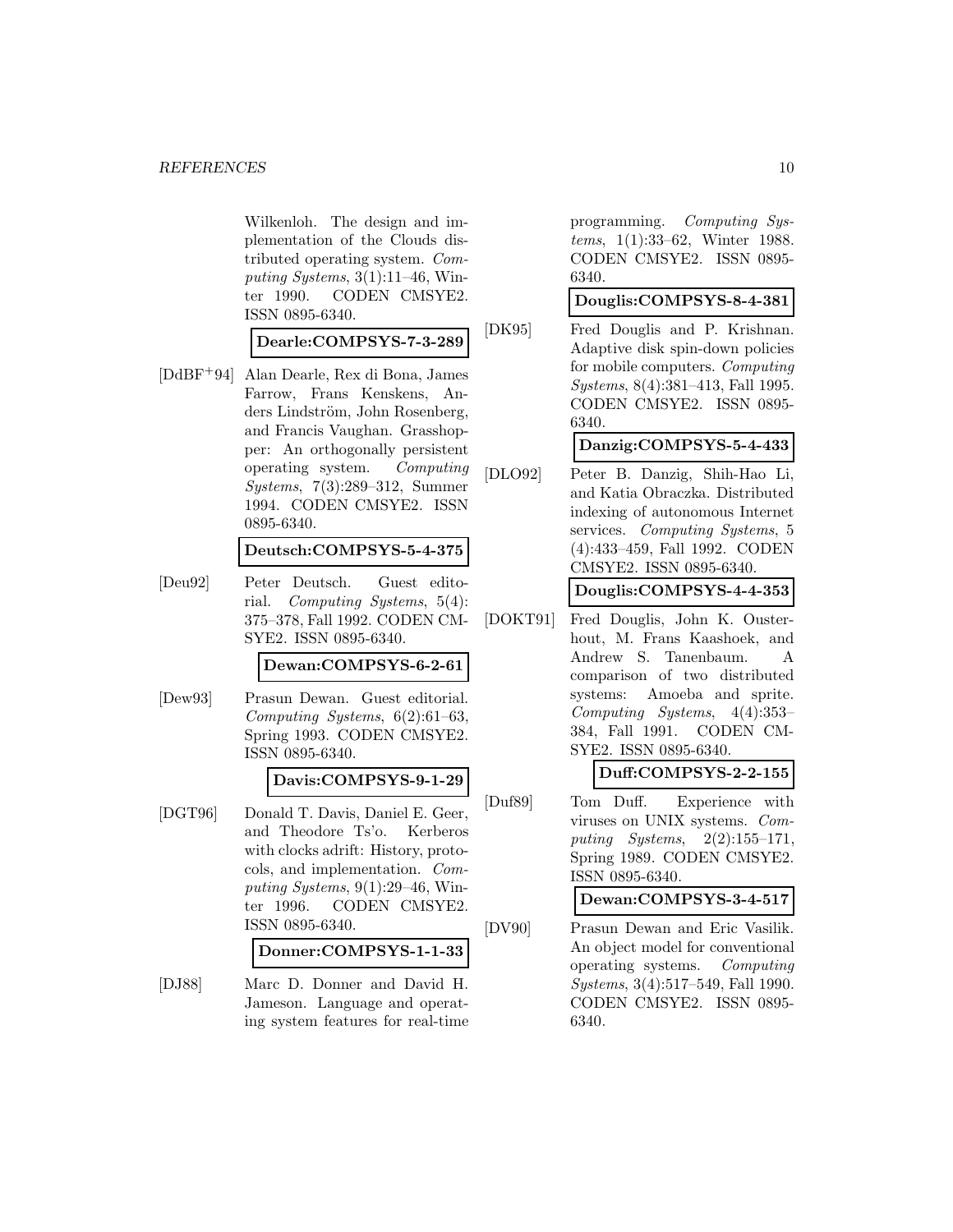### **Feng:COMPSYS-9-3-217**

[FC96] Li-Chi Feng and Ruei-Chuan Chang. Achieving predictable response time with an intelligent file system updater. Computing Systems, 9(3):217–237, Summer 1996. CODEN CMSYE2. ISSN 0895-6340.

#### **Feldman:COMPSYS-3-2-359**

[FG90] Stuart Feldman and W. Morven Gentleman. Portability— A no longer solved problem. Computing Systems, 3(2):359– 380, Spring 1990. CODEN CM-SYE2. ISSN 0895-6340.

### **Golding:COMPSYS-5-4-379**

[Gol92] Richard A. Golding. A weakconsistency architecture for distributed information services. Computing Systems, 5(4):379– 405, Fall 1992. CODEN CM-SYE2. ISSN 0895-6340.

#### **Grass:COMPSYS-5-1-5**

[Gra92] Judith E. Grass. Object-oriented design archaeology with CIA++. Computing Systems, 5(1):5–67, Winter 1992. CODEN CMSYE2. ISSN 0895-6340.

**Griswold:COMPSYS-2-4-339**

- [Gri89] Ralph E. Griswold. Data structures in the icon programming language. Computing Systems, 2 (4):339–365, Fall 1989. CODEN CMSYE2. ISSN 0895-6340. **Hawley:COMPSYS-3-2-289**
- [Haw90] Michael Hawley. The personal orchestra, or audio data compression by 10,000:1. Computing Systems, 3(2):289–329, Spring 1990.

CODEN CMSYE2. ISSN 0895- 6340.

## **Herrin:COMPSYS-4-2-127**

[HF91] Erin H. Herrin II and Raphael Finkel. An ASCII database for fast queries of relatively stable data. Computing Systems, 4(2): 127–155, Spring 1991. CODEN CMSYE2. ISSN 0895-6340.

## **Herrin:COMPSYS-9-2-93**

[HF96] Eric H. Herrin, II and Raphael A. Finkel. Schema and tuple trees: An intuitive structure for representing relational data. Computing Systems, 9(2):93–118, Spring 1996. CODEN CMSYE2. ISSN 0895-6340.

**Huston:COMPSYS-8-4-365**

[HH95] L. B. Huston and P. Honeyman. Partially connected operation. Computing Systems, 8(4): 365–379, Fall 1995. CODEN CM-SYE2. ISSN 0895-6340.

#### **Honeyman:COMPSYS-7-2-173**

[Hon94] Peter Honeyman. Guest editorial. Computing Systems, 7(2): 173, Spring 1994. CODEN CM-SYE2. ISSN 0895-6340.

**Heydon:COMPSYS-7-1-91**

[HT94] Allen Heydon and J. D. Tygar. Specifying and checking UNIX security constraints. Computing Systems, 7(1):91–112, Winter 1994. CODEN CMSYE2. ISSN 0895-6340.

**Ingham:COMPSYS-7-3-313**

[IP94] David B. Ingham and Graham D. Parrington. Delayline: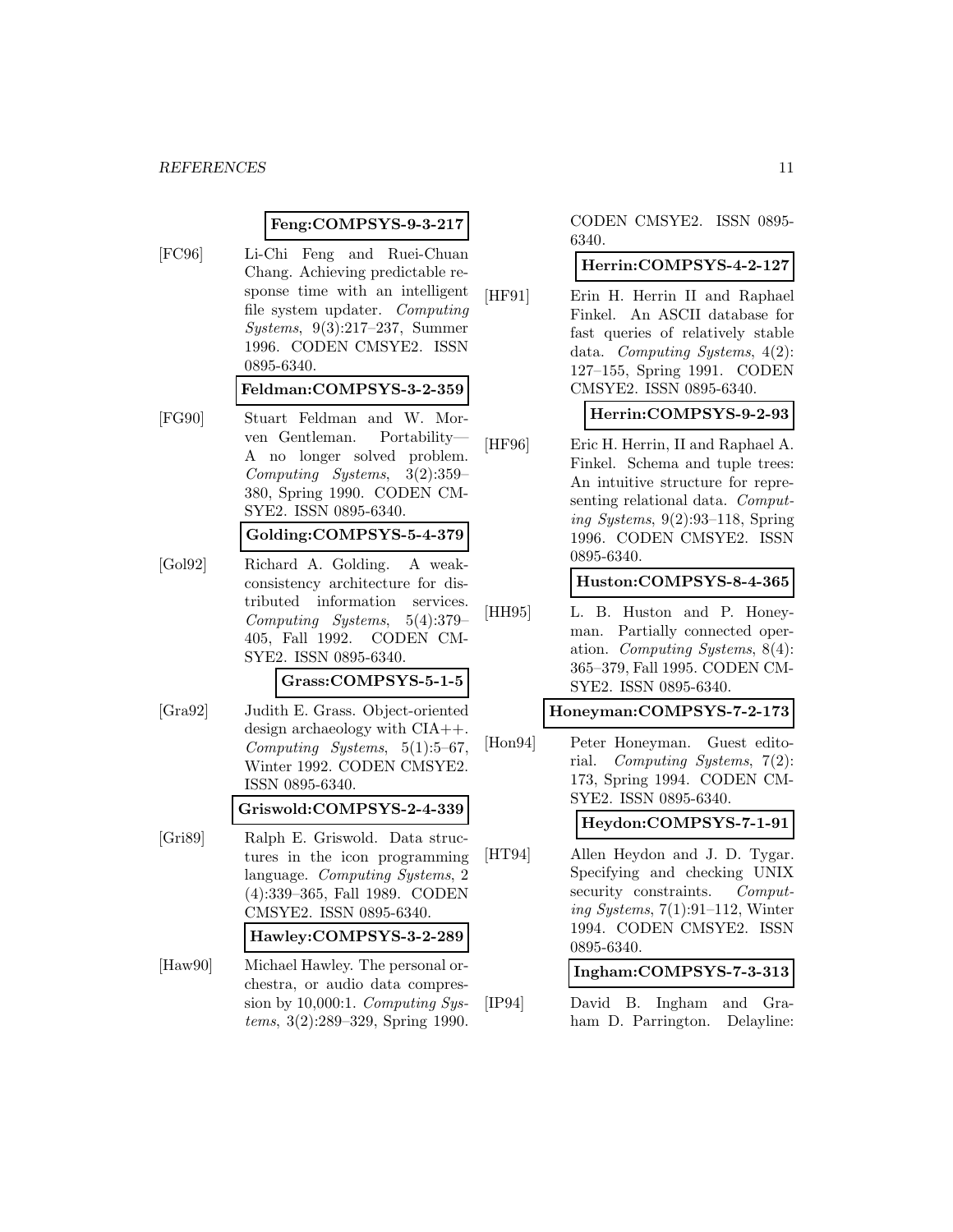A wide-area network emulation tool. Computing Systems, 7(3): 313–332, Summer 1994. CODEN CMSYE2. ISSN 0895-6340.

#### **Johnson:COMPSYS-1-2-159**

- [Joh88] Stephen C. Johnson. YACC meets C++. Computing Systems, 1(2):159–167, Spring 1988. CO-DEN CMSYE2. ISSN 0895-6340. **Johnson:COMPSYS-6-1-29**
- [Joh93] Steve Johnson. United we fall, or killing the goose that laid the golden egg. Computing Systems, 6(1):29–34, Winter 1993. CO-DEN CMSYE2. ISSN 0895-6340.

#### **Kordale:COMPSYS-9-4-377**

[KAD96] R. Kordale, M. Ahamad, and M. Devarakonda. Object caching in a CORBA compliant system. Computing Systems, 9(4): 377–404, Fall 1996. CODEN CM-SYE2. ISSN 0895-6340.

#### **Kotz:COMPSYS-9-3-155**

[KC96] David Kotz and Preston Crow. The expected lifetime of singleaddress-space operating systems. Computing Systems, 9(3):155– 178, Summer 1996. CODEN CM-SYE2. ISSN 0895-6340.

### **Krajewski:COMPSYS-7-1-75**

[KCCT94] Marjan Krajewski, Jr., John C. Chipchak, David A. Chodorow, and Jonathan T. Trostle. Applicability of smart cards to network user authentication. Computing Systems,  $7(1)$ :75–89, Winter 1994. CODEN CMSYE2. ISSN 0895-6340.

#### **Knister:COMPSYS-6-2-135**

[KP93] Michael Knister and Atul Prakash. Issues in the design of a toolkit for supporting multiple group editors. Computing Systems, 6(2):135–166, Spring 1993. CODEN CMSYE2. ISSN 0895- 6340.

## **Karsenty:COMPSYS-6-2-167**

[KTBL93] Alain Karsenty, Christophe Tronche, and Michel Beaudouin-Lafon. GroupDesign: Shared editing in a heterogeneous environment. Computing Systems, 6 (2):167–195, Spring 1993. CO-DEN CMSYE2. ISSN 0895-6340.

### **Kernighan:COMPSYS-2-2-103**

[KV89] Brian W. Kernighan and Christopher J. Van Wyk. Page makeup by postprocessing text formatter output. Computing Systems, 2 (2):103–132, Spring 1989. CO-DEN CMSYE2. ISSN 0895-6340.

## **Langston:COMPSYS-3-2-193**

[Lan90] Peter S. Langston. Little languages for music. Computing Systems, 3(2):193–288, Spring 1990. CODEN CMSYE2. ISSN 0895- 6340.

#### **LaPadula:COMPSYS-7-1-113**

[LaP94] Leonard J. LaPadula. A ruleset approach to formal modeling of a trusted computer system. Computing Systems, 7(1): 113–167, Winter 1994. CODEN CMSYE2. ISSN 0895-6340.

## **Laumann:COMPSYS-7-4-419**

[LB94] Oliver Laumann and Carsten Bormann. Elk: The Extension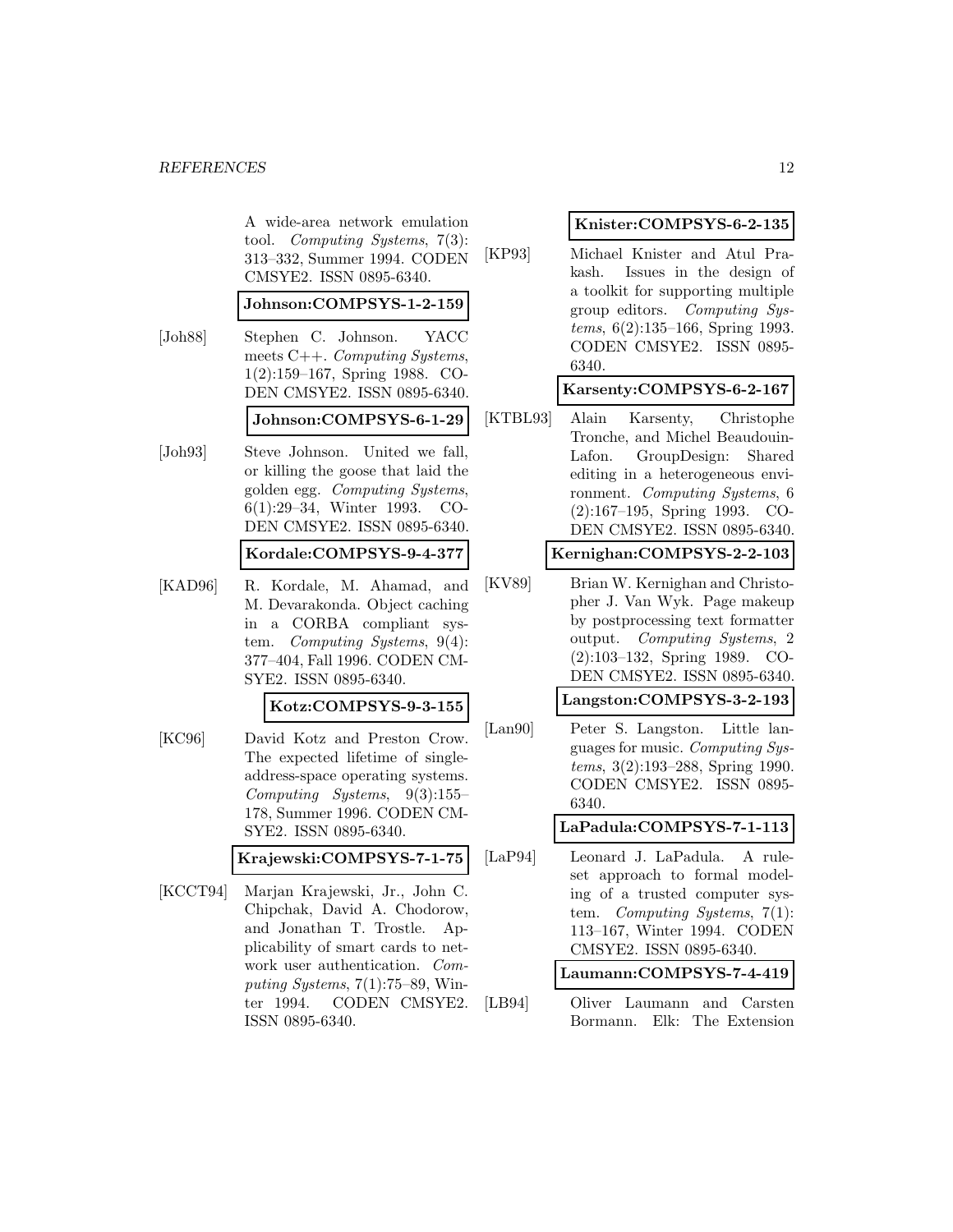Language Kit. Computing Systems, 7(4):419–449, Fall 1994. CODEN CMSYE2. ISSN 0895- 6340.

**Lesk:COMPSYS-1-2-189**

[Les88a] Michael Lesk. Can Unix survive secret source code? Computing Systems, 1(2):189–199, Spring 1988. CODEN CMSYE2. ISSN 0895-6340.

#### **Lesk:COMPSYS-1-3-207**

[Les88b] Michael Lesk. GRAB—inverted indexes with low storage overhead. Computing Systems, 1(3): 207–220, Summer 1988. CODEN CMSYE2. ISSN 0895-6340.

## **Libes:COMPSYS-4-2-99**

[Lib91] Don Libes. expect: Scripts for controlling interactive processes. Computing Systems, 4(2):99–125, Spring 1991. CODEN CMSYE2. ISSN 0895-6340.

### **Long:COMPSYS-7-3-333**

[LM94] Darrell D. E. Long and Bruce R. Montague. Swift/RAID: A distributed RAID system. Computing Systems, 7(3):333–359, Summer 1994. CODEN CMSYE2. ISSN 0895-6340.

## **McIlroy:COMPSYS-6-1-5**

[MBM93] Peter M. McIlroy, Keith Bostic, and M. Douglas McIlroy. Engineering radix sort. Computing Systems, 6(1):5–27, Winter 1993. CODEN CMSYE2. ISSN 0895- 6340.

#### **McIlroy:COMPSYS-2-2-173**

[McI89] M. Douglas McIlroy. Virology 101 (UNIX system virus). Computing

Systems, 2(2):173–181, Spring 1989. CODEN CMSYE2. ISSN 0895-6340.

## **McKusick:COMPSYS-8-1-3**

[McK95] Marshall Kirk McKusick. The virtual filesystem interface in 4.4BSD. Computing Systems, 8 (1):3–25, Winter 1995. CODEN CMSYE2. ISSN 0895-6340.

### **McKenney:COMPSYS-5-2-141**

[MD92] Paul E. McKenney and Ken F. Dove. Efficient demultiplexing of incoming TCP packets. Computing Systems, 5(2):141– 157, Spring 1992. CODEN CM-SYE2. ISSN 0895-6340.

## **Mock:COMPSYS-5-3-259**

[MKC92] Michael Mock, Reinhold Kroeger, and Vinny Cahill. Implementing atomic objects with the RelaX transaction facility. Computing Systems, 5(3):259–304, Summer 1992. CODEN CMSYE2. ISSN 0895-6340.

### **Moffat:COMPSYS-5-4-494**

[Mof92a] Alistair Moffat. Corrigendum. Computing Systems, 5(4):494, Fall 1992. CODEN CMSYE2. ISSN 0895-6340. See [Mof92b].

### **Moffat:COMPSYS-5-2-125**

[Mof92b] Alistair Moffat. Economical inversion of large text files. Computing Systems, 5(2):125–139, Spring 1992. CODEN CMSYE2. ISSN 0895-6340. See corrigendum in [Mof92a].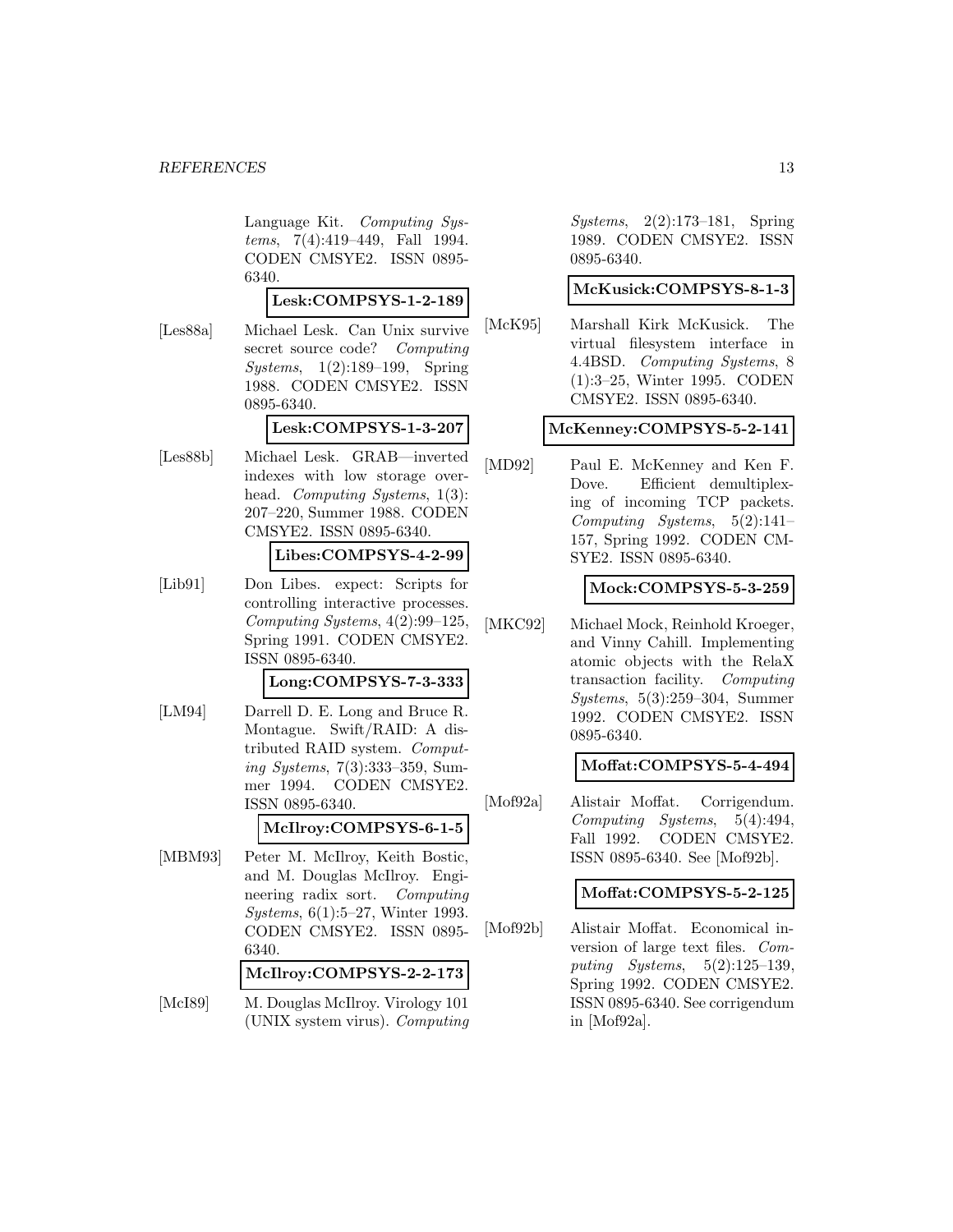#### **Mogul:COMPSYS-7-2-201**

[Mog94] Jeffrey C. Mogul. Recovery in spritely NFS. Computing Systems, 7(2):201–262, Spring 1994. CODEN CMSYE2. ISSN 0895- 6340.

#### **Morris:COMPSYS-1-4-405**

[Mor88] Robert A. Morris. An unorthodox approach to undergraduate software engineering instruction. Computing Systems, 1(4): 405–419, Fall 1988. CODEN CM-SYE2. ISSN 0895-6340.

#### **Massalin:COMPSYS-3-1-139**

[MP90] Henry Massalin and Calton Pu. Fine-grain adaptive scheduling using feedback. Computing Systems, 3(1):139–173, Winter 1990. CODEN CMSYE2. ISSN 0895- 6340.

## **Nemeth:COMPSYS-1-1-3**

[Nem88] Alan G. Nemeth. Welcome. Computing Systems, 1(1):3, Winter 1988. CODEN CMSYE2. ISSN 0895-6340.

#### **Neuman:COMPSYS-5-4-407**

[Neu92] B. Clifford Neuman. The Prospero file system: A global file system based on the virtual system model. Computing Systems, 5(4): 407–432, Fall 1992. CODEN CM-SYE2. ISSN 0895-6340.

### **Nilsen:COMPSYS-7-4-467**

[Nil94] Kevin Nilsen. Reliable realtime garbage collection of C++. Computing Systems, 7(4):467– 504, Fall 1994. CODEN CM-SYE2. ISSN 0895-6340.

## **Noble:COMPSYS-8-4-345**

[NPS95] Brian D. Noble, Morgan Price, and M. Satyanarayanan. A programming interface for applicationaware adaptation in mobile computing. Computing Systems, 8(4): 345–363, Fall 1995. CODEN CM-SYE2. ISSN 0895-6340.

## **Odell:COMPSYS-1-1-5**

[O'D88a] Michael O'Dell. Greetings. Computing Systems, 1(1):5–9, Winter 1988. CODEN CMSYE2. ISSN 0895-6340.

#### **ODell:COMPSYS-1-2-107**

[O'D88b] Michael D. O'Dell. Greetings. Computing Systems, 1(2):107– 109, Spring 1988. CODEN CM-SYE2. ISSN 0895-6340.

**ODell:COMPSYS-1-4-301**

[O'D88c] Michael D. O'Dell. Greetings. Computing Systems, 1(4):301– 304, Fall 1988. CODEN CM-SYE2. ISSN 0895-6340.

### **ODell:COMPSYS-1-3-205**

[O'D88d] Michael D. O'Dell. Greetings and felicitations. Computing Systems, 1(3):205–206, Summer 1988. CO-DEN CMSYE2. ISSN 0895-6340.

### **ODell:COMPSYS-2-1-3**

[O'D89a] Michael D. O'Dell. Greetings. Computing Systems, 2(1): 3–5, Winter 1989. CODEN CM-SYE2. ISSN 0895-6340.

#### **ODell:COMPSYS-2-2-99**

[O'D89b] Michael D. O'Dell. Greetings. Computing Systems, 2(2):99–101, Spring 1989. CODEN CMSYE2. ISSN 0895-6340.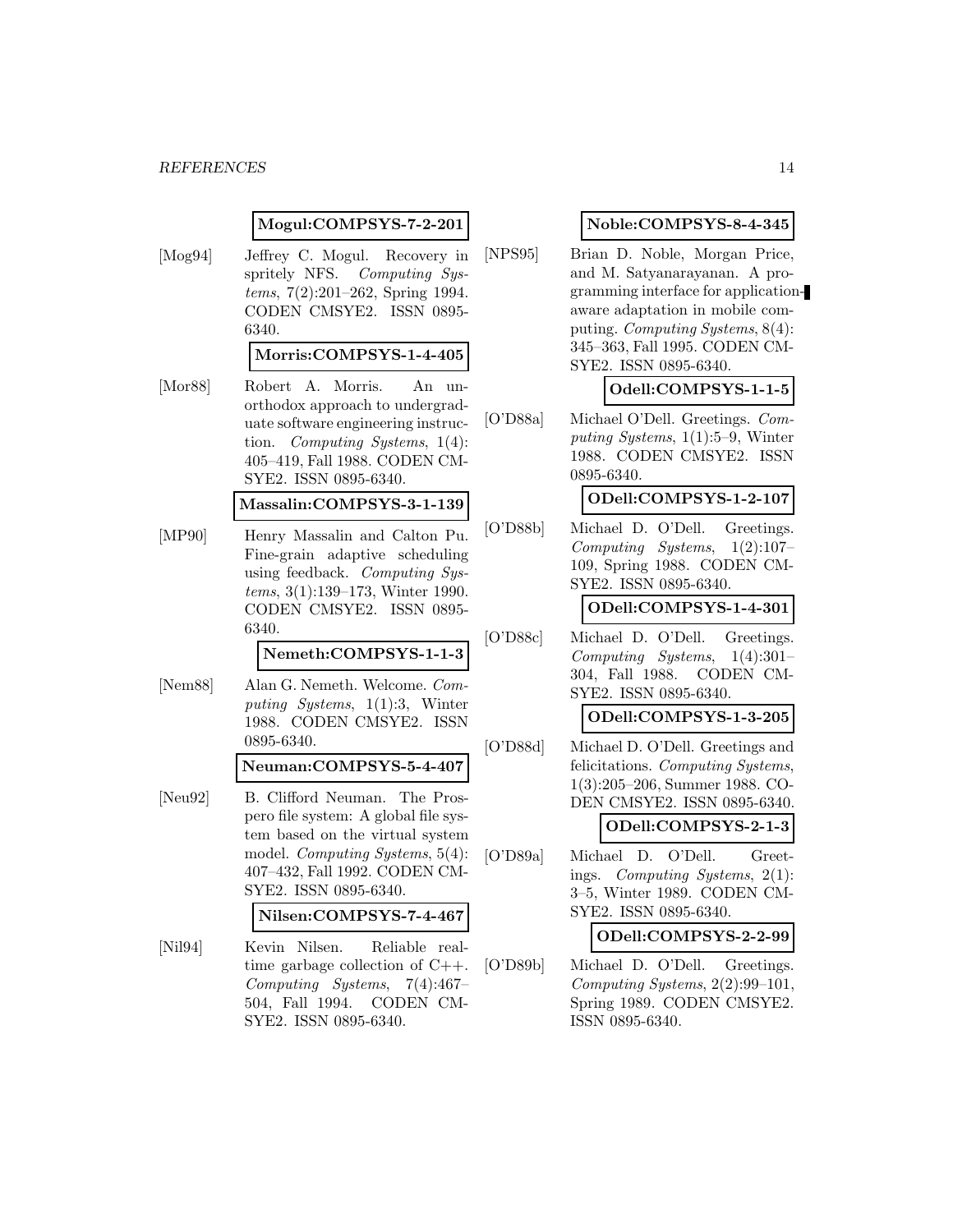#### *REFERENCES* 15

#### **ODell:COMPSYS-2-3-189**

[O'D89c] Michael D. O'Dell. Greetings. Computing Systems, 2(3):189– 190, Summer 1989. CODEN CM-SYE2. ISSN 0895-6340.

## **ODell:COMPSYS-2-4-285**

[O'D89d] Michael D. O'Dell. Greetings. Computing Systems, 2(4): 285, Fall 1989. CODEN CM-SYE2. ISSN 0895-6340.

## **ODell:COMPSYS-3-2-191**

[O'D90a] Michael D. O'Dell. Greetings. Computing Systems, 3(2):191– 192, Spring 1990. CODEN CM-SYE2. ISSN 0895-6340.

#### **ODell:COMPSYS-3-3-385**

[O'D90b] Michael D. O'Dell. Greetings. Computing Systems, 3(3):385– 386, Summer 1990. CODEN CM-SYE2. ISSN 0895-6340.

## **ODell:COMPSYS-3-4-483**

[O'D90c] Michael D. O'Dell. Greetings. Computing Systems, 3(4):483– 484, Fall 1990. CODEN CM-SYE2. ISSN 0895-6340.

### **ODell:COMPSYS-4-1-3**

[O'D91a] Michael D. O'Dell. Greetings. Computing Systems, 4(1): 3–4, Winter 1991. CODEN CM-SYE2. ISSN 0895-6340.

#### **ODell:COMPSYS-4-2-97**

[O'D91b] Michael D. O'Dell. Greetings. Computing Systems, 4(2):97–98, Spring 1991. CODEN CMSYE2. ISSN 0895-6340.

### **ODell:COMPSYS-4-4-351**

[O'D91c] Michael D. O'Dell. Greetings! Computing Systems, 4(4):351– 352, Fall 1991. CODEN CM-SYE2. ISSN 0895-6340.

## **ODell:COMPSYS-5-4-373**

[O'D92a] Michael O'Dell. Greetings. Computing Systems, 5(4):373–374, Fall 1992. CODEN CMSYE2. ISSN 0895-6340.

## **ODell:COMPSYS-5-1-3**

[O'D92b] Michael D. O'Dell. Greetings! Computing Systems, 5(1):3, Winter 1992. CODEN CMSYE2. ISSN 0895-6340.

#### **ODell:COMPSYS-5-2-123**

[O'D92c] Michael D. O'Dell. Greetings. Computing Systems, 5(2):123– 124, Spring 1992. CODEN CM-SYE2. ISSN 0895-6340.

## **ODell:COMPSYS-5-3-197**

[O'D92d] Michael D. O'Dell. Greetings. Computing Systems, 5(3): 197, Summer 1992. CODEN CM-SYE2. ISSN 0895-6340.

### **ODell:COMPSYS-6-1-3**

[O'D93a] Michael D. O'Dell. Greetings. Computing Systems, 6(1): 3–4, Winter 1993. CODEN CM-SYE2. ISSN 0895-6340.

#### **ODell:COMPSYS-6-4-361**

[O'D93b] Michael D. O'Dell. Greetings. Computing Systems, 6(4):361– 362, Fall 1993. CODEN CM-SYE2. ISSN 0895-6340.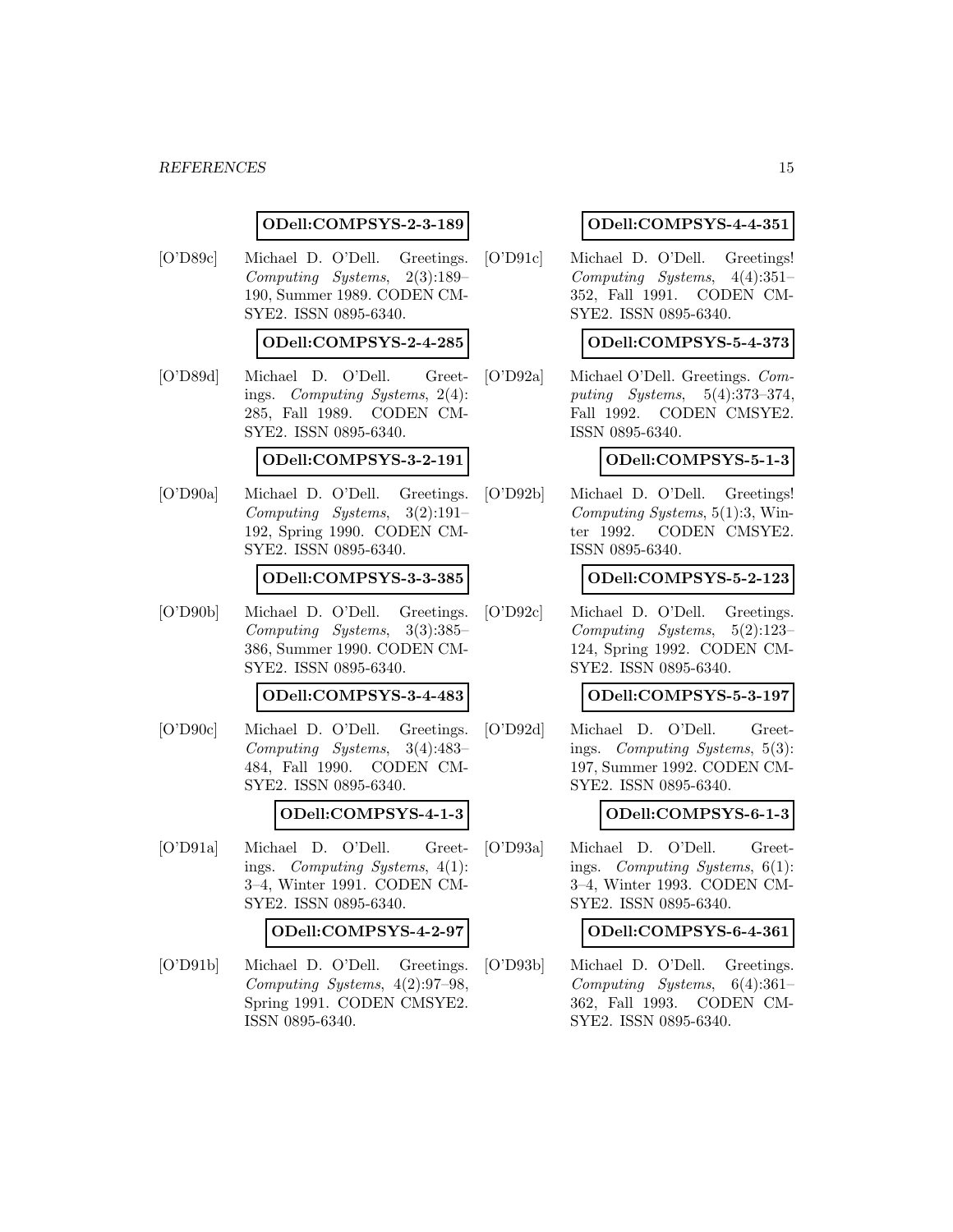#### **ODell:COMPSYS-7-3-285**

[O'D94a] Michael D. O'Dell. Greetings. Computing Systems, 7(3):285– 286, Summer 1994. CODEN CM-SYE2. ISSN 0895-6340.

## **ODell:COMPSYS-7-4-415**

[O'D94b] Michael D. O'Dell. Greetings, dear friends, one last time. Computing Systems, 7(4):415– 417, Fall 1994. CODEN CM-SYE2. ISSN 0895-6340.

#### **ODell:COMPSYS-3-1-3**

[OS89] Michael D. O'Dell and Peter H. Salus. Greetings. Computing Systems, 3(1):3, Winter 1989. CO-DEN CMSYE2. ISSN 0895-6340.

### **ODell:COMPSYS-4-3-177**

[OS91] Michael D. O'Dell and Peter H. Salus. Greetings. Computing Systems, 4(3):177, Summer 1991. CODEN CMSYE2. ISSN 0895- 6340.

#### **ODell:COMPSYS-7-1-iii**

[OS94] Michael D. O'Dell and Peter H. Salus. Special greetings. Computing Systems, 7(1):iii, Winter 1994. CODEN CMSYE2. ISSN 0895-6340.

### **Oyang:COMPSYS-7-3-393**

[OW94] Yen-Jen Oyang and Le-Chun Wu. Optimal design of megabyte second-level caches for minimizing bus traffic in sharedmemory shared-bus multiprocessors. Computing Systems, 7(3): 393–408, Summer 1994. CODEN CMSYE2. ISSN 0895-6340.

## **Pucci:COMPSYS-3-1-47**

[PA90] Marc F. Pucci and J. L. Alberi. Using hints in DUNE remote procedure calls. Computing Systems, 3(1):47–68, Winter 1990. CO-DEN CMSYE2. ISSN 0895-6340.

## **Parrington:COMPSYS-8-2-135**

[Par95] Graham D. Parrington. A stub generation system for C++. Computing Systems, 8(2):135– 169, Spring 1995. CODEN CM-SYE2. ISSN 0895-6340.

## **Pyarali:COMPSYS-9-4-331**

[PHS96] Irfan Pyarali, Timothy H. Harrison, and Douglas C. Schmidt. Design and performance of an object-oriented framework for high-speed electronic medical imaging. Computing Systems, 9 (4):331–375, Fall 1996. CODEN CMSYE2. ISSN 0895-6340.

## **Pike:COMPSYS-1-3-279**

[Pik88] Rob Pike. Controversy: Window systems should be transparent. Computing Systems, 1(3): 279–296, Summer 1988. CODEN CMSYE2. ISSN 0895-6340.

### **Pike:COMPSYS-2-2-133**

[Pik89] Rob Pike. A concurrent window system. Computing Systems, 2 (2):133–153, Spring 1989. CO-DEN CMSYE2. ISSN 0895-6340.

## **Patel:COMPSYS-6-2-105**

[PK93] Dorab Patel and Scott D. Kalter. A UNIX toolkit for distributed synchronous collaborative applications. Computing Systems, 6 (2):105–133, Spring 1993. CO-DEN CMSYE2. ISSN 0895-6340.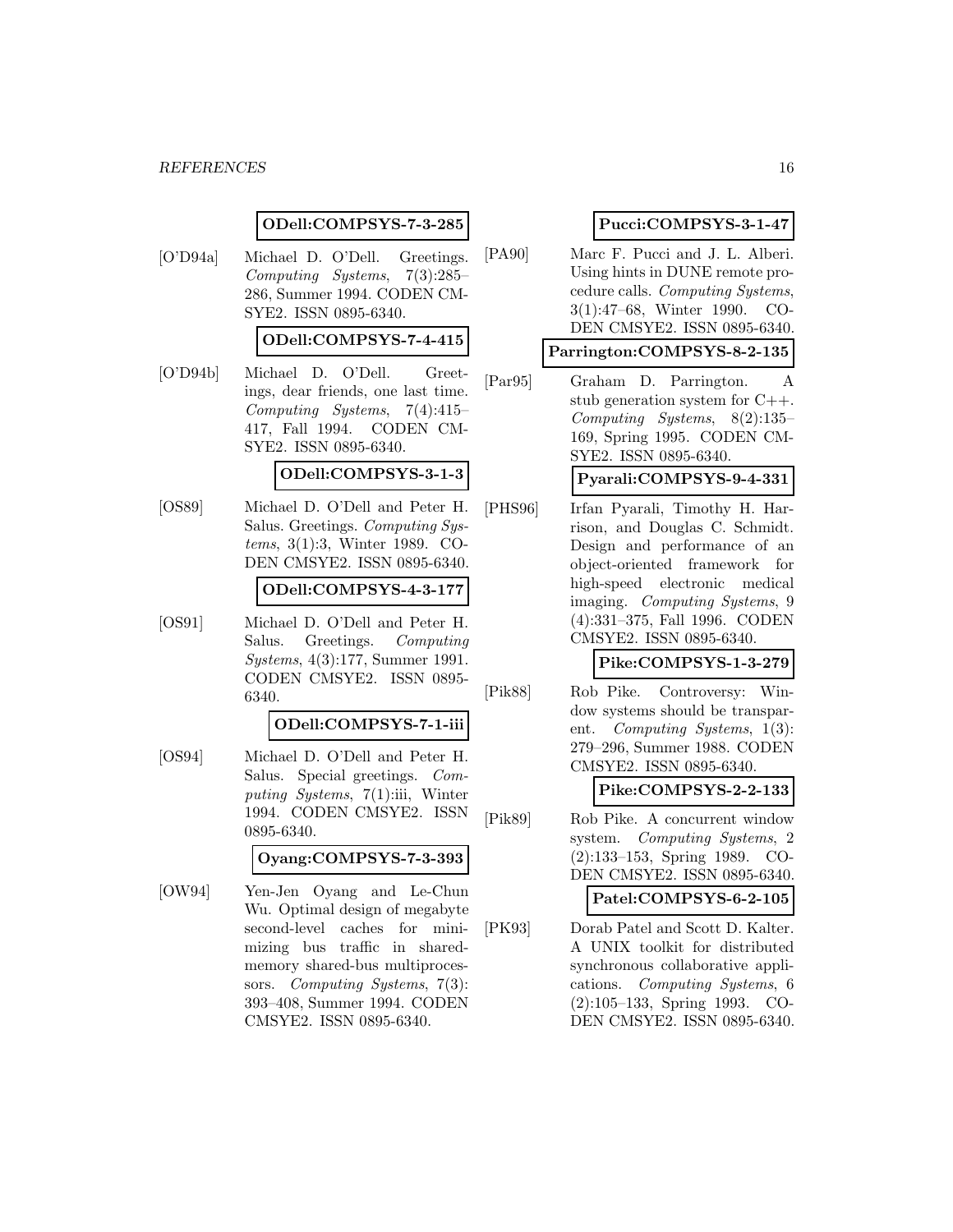#### **Pu:COMPSYS-1-1-11**

[PMI88] Calton Pu, Henry Massalin, and John Ioannidis. The synthesis kernel. Computing Systems, 1 (1):11–32, Winter 1988. CODEN CMSYE2. ISSN 0895-6340.

**Pike:COMPSYS-8-3-221**

[PPD<sup>+</sup>95] Rob Pike, Dave Presotto, Sean Dorward, Bob Flandrena, Ken Thompson, Howard Trickey, and Phil Winterbottom. Plan 9 from Bell Labs. Computing Systems, 8 (3):221–254, Summer 1995. CO-DEN CMSYE2. ISSN 0895-6340.

#### **Presotto:COMPSYS-8-1-1**

[Pre95] David L. Presotto. Editorial. Computing Systems, 8(1):1, Winter 1995. CODEN CMSYE2. ISSN 0895-6340.

#### **Parrington:COMPSYS-8-3-255**

[PSWL95] Graham D. Parrington, Santosh K. Shrivastava, Stuart M. Wheater, and Mark C. Little. The design and implementation of arjuna. Computing Systems, 8 (3):255–308, Summer 1995. CO-DEN CMSYE2. ISSN 0895-6340.

#### **Pucci:COMPSYS-4-3-217**

- [Puc91] Marc F. Pucci. Configurable data manipulation in an attached multiprocessor. Computing Systems, 4(3):217–242, Summer 1991. CO-DEN CMSYE2. ISSN 0895-6340. **Rozier:COMPSYS-1-4-305**
- [RAA<sup>+</sup>88] M. Rozier, V. Abrossimov, F. Armand, I. Boule, M. Gien, M. Guillemont, F. Herrmann, C. Kaiser, S. Langlois, P. Lé

oñard, and W. Neuhauser. CHO-RUS distributed operating system. Computing Systems, 1(4): 305–370, Fall 1988. CODEN CM-SYE2. ISSN 0895-6340.

#### **Rees:COMPSYS-8-4-343**

[Ree95] Jim Rees. Guest editor. Computing Systems, 8(4):343–344, Fall 1995. CODEN CMSYE2. ISSN 0895-6340.

#### **Rosenberg:COMPSYS-5-3-305**

[Ros92] John Rosenberg. Architectural and operating system support for orthogonal persistence. Computing Systems, 5(3):305–335, Summer 1992. CODEN CMSYE2. ISSN 0895-6340.

### **Ruane:COMPSYS-3-3-387**

[Rua90] Lawrence M. Ruane. Process synchronization in the UTS kernel. Computing Systems, 3(3): 387–421, Summer 1990. CODEN CMSYE2. ISSN 0895-6340.

#### **Rubin:COMPSYS-9-1-15**

[Rub96a] Aviel D. Rubin. Independent one-time passwords. Computing Systems,  $9(1):15-27$ , Winter 1996. CODEN CMSYE2. ISSN 0895-6340. See also [Ada96, Rub96b].

### **Rubin:COMPSYS-9-3-257**

[Rub96b] Aviel D. Rubin. Response: Independent one-time passwords. Computing Systems, 9(3):257, Summer 1996. CODEN CM-SYE2. ISSN 0895-6340. See [Rub96a, Ada96].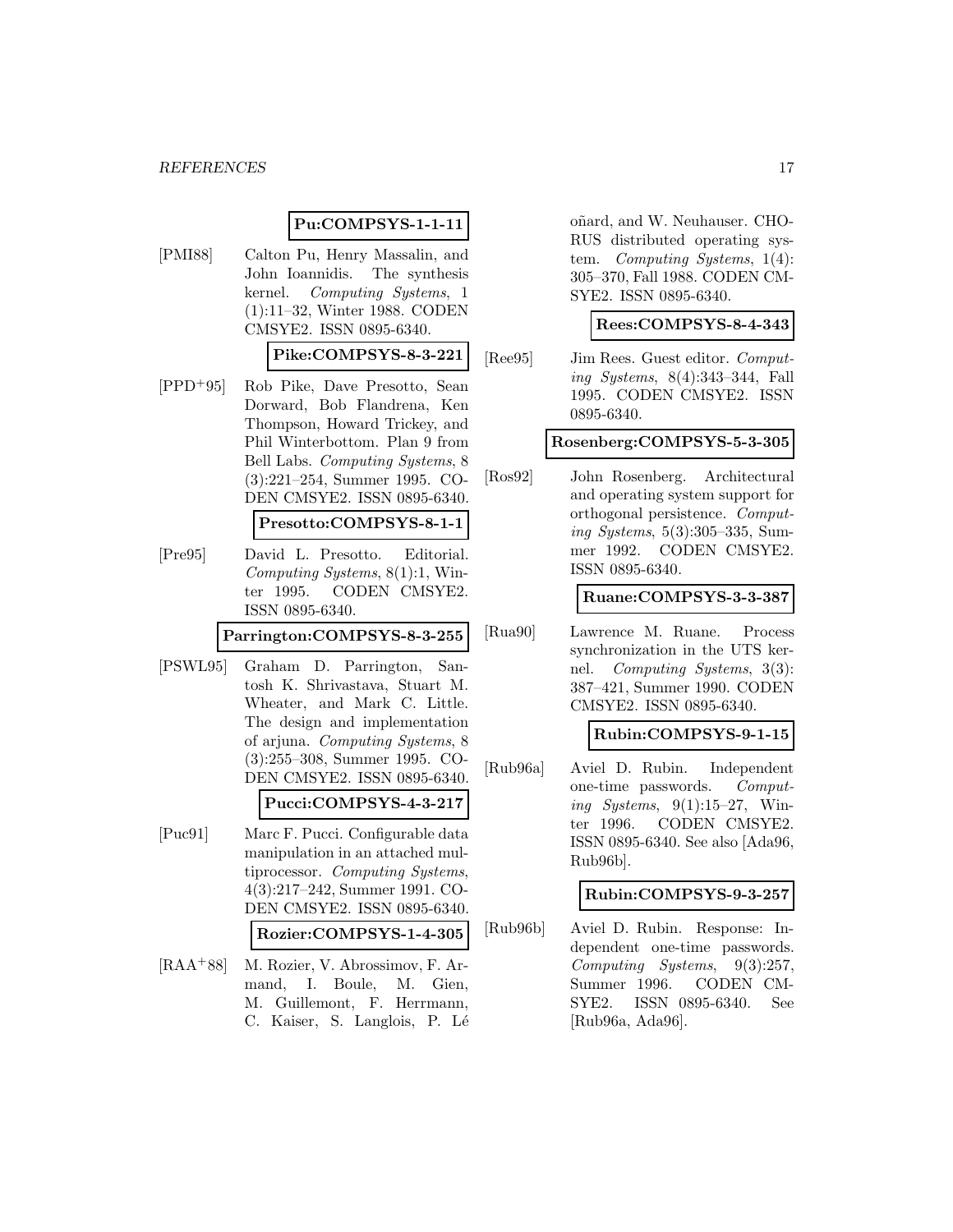#### *REFERENCES* 18

#### **Riggs:COMPSYS-9-4-291**

[RWWB96] Roger Riggs, Jim Waldo, Ann Wollrath, and Krishna Bharat. Pickling state in the Java system. Computing Systems, 9(4): 291–312, Fall 1996. CODEN CM-SYE2. ISSN 0895-6340. **Sakkinen:COMPSYS-5-3-361** [Sak92a] Markku Sakkinen. Corrigendum to A Critique of the Inheritance Principles of C++. Computing Systems, 5(3):361–363, Summer 1992. CODEN CMSYE2. ISSN 0895-6340. **Sakkinen:COMPSYS-5-1-69** [Sak92b] Markku Sakkinen. A critique of the inheritance principles of  $C++$ . *Computing Systems*, 5(1): 69–110, Winter 1992. CODEN CMSYE2. ISSN 0895-6340. **Salus:COMPSYS-3-4-485** [Sal90] Peter H. Salus. Tom strong (1944–1990). Computing Systems, 3(4):485, Fall 1990. CO-DEN CMSYE2. ISSN 0895-6340. **Salus:COMPSYS-7-3-287** [Sal94] Peter H. Salus. Announcements. Computing Systems, 7(3): 287, Summer 1994. CODEN CM-SYE2. ISSN 0895-6340. **Salus:COMPSYS-8-3-iii** [Sal95a] Peter H. Salus. A note from the managing editor. Computing Systems, 8(3):iii, Summer 1995. CO-DEN CMSYE2. ISSN 0895-6340. **Salus:COMPSYS-8-4-341** [Sal95b] Peter H. Salus. A note from the managing editor. Computing Systems, 8(4):341, Fall 1995. CO-DEN CMSYE2. ISSN 0895-6340.

| Salus:COMPSYS-9-4-405 |
|-----------------------|
|-----------------------|

[Sal96] Peter H. Salus. Exeunt omnes. Computing Systems, 9(4):405, Fall 1996. CODEN CMSYE2. ISSN 0895-6340.

**Schmidt:COMPSYS-9-4-261**

[Sch96] Douglas C. Schmidt. Guest editorial. Computing Systems, 9(4): 261–263, Fall 1996. CODEN CM-SYE2. ISSN 0895-6340.

#### **Schwartz:COMPSYS-5-4-461**

[SEKN92] Michael F. Schwartz, Alan Emtage, Brewster Kahle, and B. Clifford Neuman. A comparison of Internet resource discovery approaches. Computing Systems, 5(4):461–493, Fall 1992. CODEN CMSYE2. ISSN 0895-6340.

**Shapiro:COMPSYS-2-4-287**

[SGH<sup>+</sup>89] Marc Shapiro, Yvon Gourbant, Sabine Habert, Laurence Mosseri, Michel Ruffin, and Celine Valot. SOS: An object-oriented operating system —assessment and perspectives. Computing Systems, 2(4):287– 337, Fall 1989. CODEN CM-SYE2. ISSN 0895-6340.

**Scott:COMPSYS-3-1-101**

[SLM<sup>+</sup>90] Michael L. Scott, Thomas J. LeBlanc, Brian D. Marsh, Timothy G. Becker, Cezary Dubnicki, Evangelos P. Markatos, and Neil G. Smithline. Implementation issues for the Psyche multiprocessor operating system. Computing Systems, 3(1):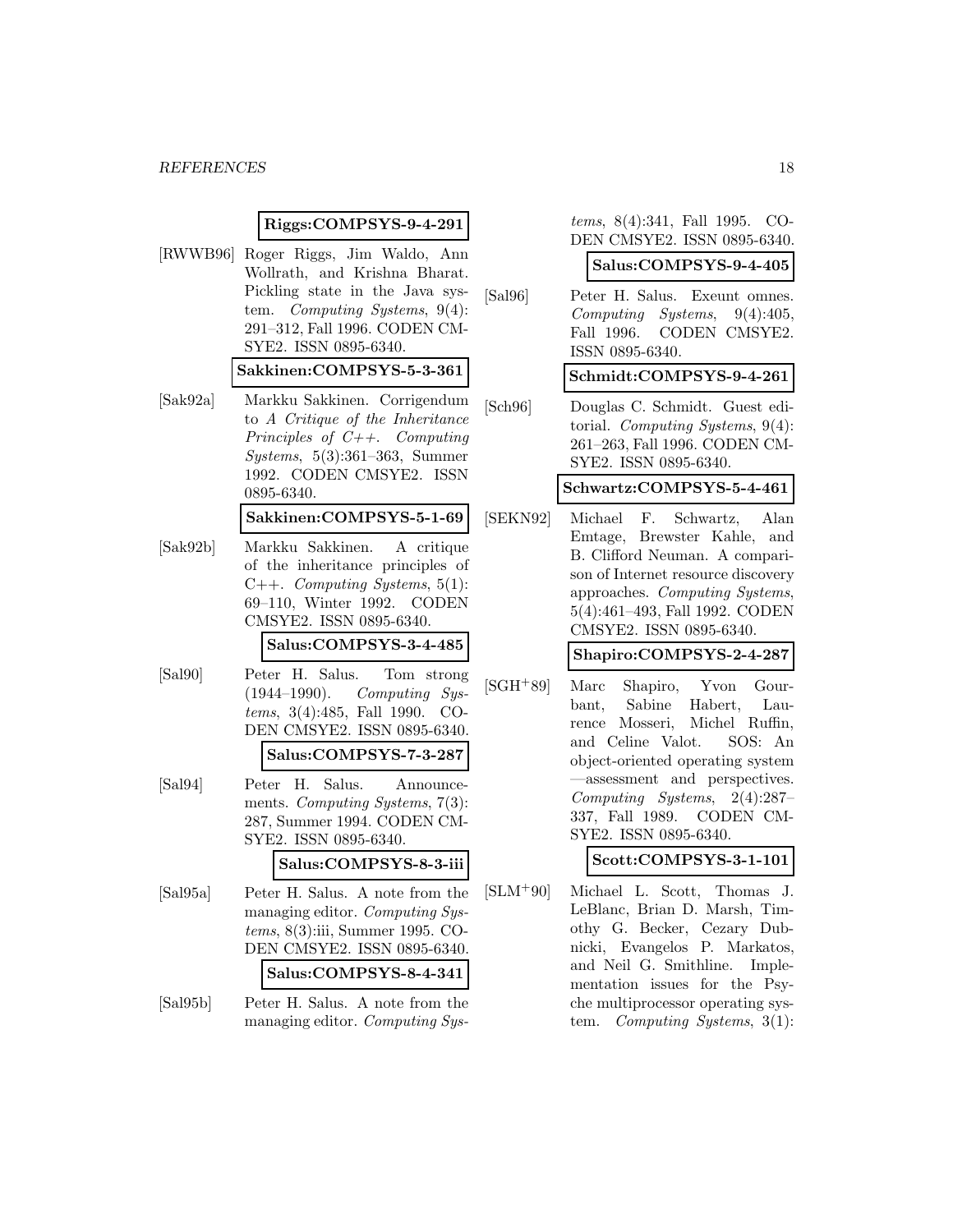101–138, Winter 1990. CODEN CMSYE2. ISSN 0895-6340.

## **Smith:COMPSYS-1-3-255**

[SM88] Jonathan M. Smith and Gerald Q. Maguire, Jr. Effects of copy-on-write memory management on the response time of UNIX fork operations. Computing Systems, 1(3):255–278, Summer 1988. CODEN CMSYE2. ISSN 0895-6340.

### **Smith:COMPSYS-4-4-385**

[Smi91] Jonathan M. Smith. The software design laboratory. *Comput*ing Systems, 4(4):385–404, Fall 1991. CODEN CMSYE2. ISSN 0895-6340.

#### **Sosic:COMPSYS-8-2-107**

[Sos95] Rok Sosič. The Dynascope Directing Server: Design and implementation. Computing Systems, 8(2):107–134, Spring 1995. CO-DEN CMSYE2. ISSN 0895-6340.

## **Spafford:COMPSYS-3-1-5**

[Spa89] Eugene H. Spafford. Guest editorial. Computing Systems, 3(1): 5–9, Winter 1989. CODEN CM-SYE2. ISSN 0895-6340.

### **Spafford:COMPSYS-4-3-179**

[Spa91] Eugene Spafford. Guest editorial. Computing Systems, 4(3): 179–183, Summer 1991. CODEN CMSYE2. ISSN 0895-6340.

### **Srinidhi:COMPSYS-6-3-285**

[Sri93] Hassan N. Srinidhi. Managing data redundancy in interoperable heterogeneous environments. *Computing Systems*, 6(3): 285–317, Summer 1993. CODEN CMSYE2. ISSN 0895-6340.

## **Sousa:COMPSYS-6-4-391**

[SSZ<sup>+</sup>93] Pedro Sousa, Manuel Sequeira, André Zúquete, Paulo Ferreira, Cristina Lopes, José Pereira, Paulo Guedes, and José Alves Marques. Distribution and persistence in the IK platform: Overview and evaluation. Computing Systems, 6(4):391–424, Fall 1993. CODEN CMSYE2. ISSN 0895-6340.

## **Stevens:COMPSYS-2-3-251**

[Ste89] W. Richard Stevens. Heuristics for disk drive positioning in 4.3 BSD. Computing Systems, 2(3): 251–274, Summer 1989. CODEN CMSYE2. ISSN 0895-6340.

### **Stroustrup:COMPSYS-1-4-371**

[Str88] Bjarne Stroustrup. Type-safe linkage for C++. Computing Systems, 1(4):371–403, Fall 1988. CODEN CMSYE2. ISSN 0895- 6340.

### **Stroustrup:COMPSYS-2-3-191**

[Str89a] Bjarne Stroustrup. The evolution of C++: 1985 to 1989. Computing Systems, 2(3):191–250, Summer 1989. CODEN CMSYE2. ISSN 0895-6340.

### **Stroustrup:COMPSYS-2-4-367**

[Str89b] Bjarne Stroustrup. Multiple inheritance for C++. Computing Systems, 2(4):367–395, Fall 1989. CODEN CMSYE2. ISSN 0895- 6340.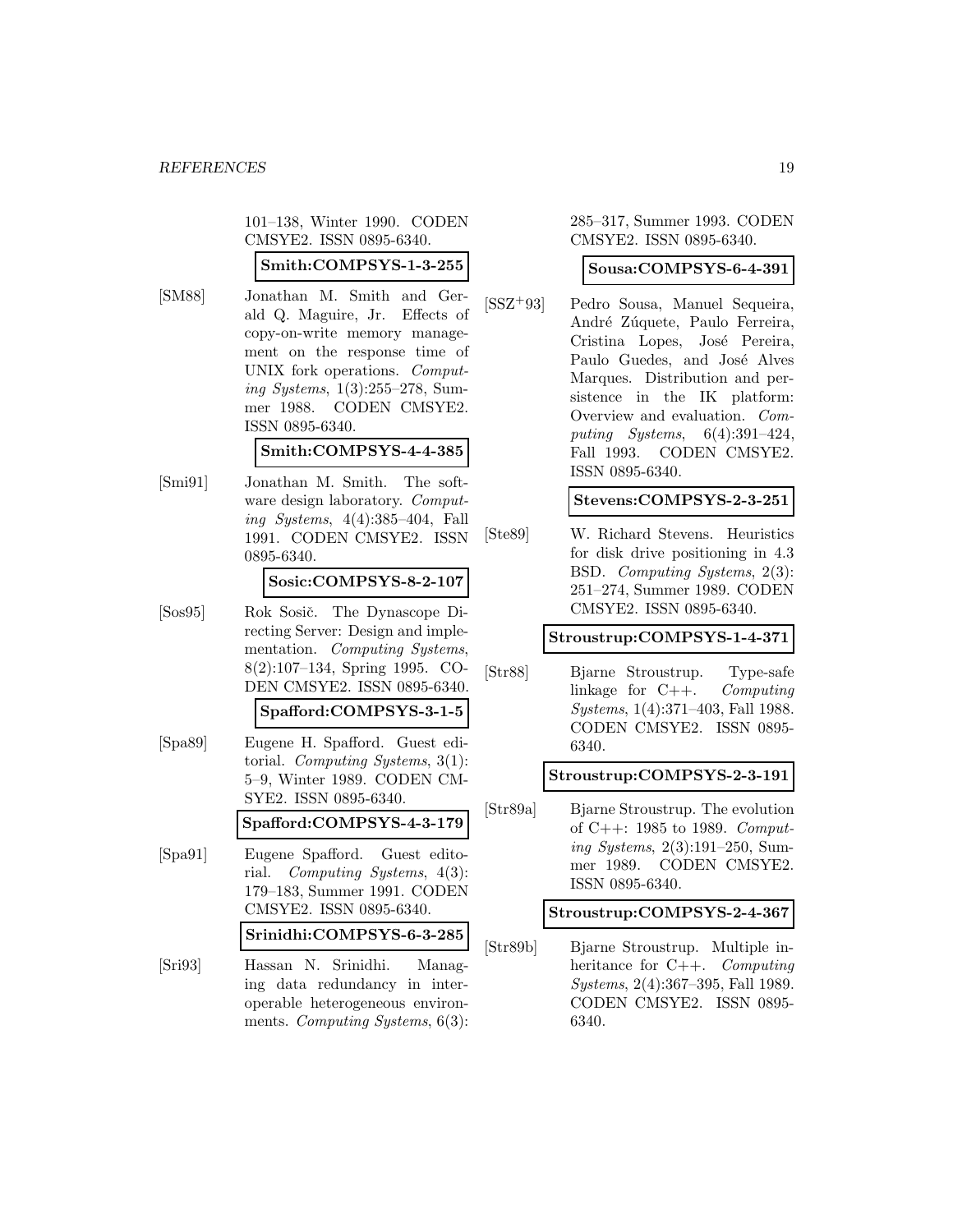**Stroustrup:COMPSYS-2-1-55**

[Str89c] Bjarne Stroustrup. Parametrized types for C++. Computing Systems, 2(1):55–85, Winter 1989. CODEN CMSYE2. ISSN 0895- 6340.

#### **Spezzano:COMPSYS-3-3-423**

[STV90] G. Spezzano, D. Talia, and M. Vanneschi. A concurrent programming support for distributed systems. Computing Systems, 3 (3):423–447, Summer 1990. CO-DEN CMSYE2. ISSN 0895-6340.

### **Thompson:COMPSYS-3-2-331**

[Tho90] Tim Thompson. Keynote—A language and extensible graphics editor for music. Computing Systems, 3(2):331–357, Spring 1990. CODEN CMSYE2. ISSN 0895- 6340.

#### **Urban:COMPSYS-6-3-203**

[UB93] Susan Urban and Elisa Bertino. Guest editorial. Computing Systems, 6(3):203–206, Summer 1993. CODEN CMSYE2. ISSN 0895-6340.

#### **Vaughan:COMPSYS-5-3-337**

[VBD<sup>+</sup>92] Francis Vaughan, Tracy Lo Basso, Alan Dearle, Chris Marlin, and Chris Barter. Casper: a cached architecture supporting persistence. Computing Systems, 5(3):337–359, Summer 1992. CO-DEN CMSYE2. ISSN 0895-6340.

## **Viles:COMPSYS-8-1-61**

[VF95] Charles L. Viles and James C. French. Availability and latency of World Wide Web information servers. Computing Systems, 8 (1):61–91, Winter 1995. CODEN CMSYE2. ISSN 0895-6340.

#### **Wagner:COMPSYS-3-3-449**

[Wag90] Bernhard Wagner. Distributed spooling in a heterogeneous environment. Computing Systems, 3 (3):449–477, Summer 1990. CO-DEN CMSYE2. ISSN 0895-6340.

## **Waldo:COMPSYS-4-2-157**

[Wal91] Jim Waldo. Controversy: The case for multiple inheritance in C++. Computing Systems, 4(2): 157–171, Spring 1991. CODEN CMSYE2. ISSN 0895-6340.

## **Ware:COMPSYS-7-1-1**

[War94] Willis H. Ware. Policy considerations for data networks. Computing Systems,  $7(1):1-44$ , Winter 1994. CODEN CMSYE2. ISSN 0895-6340.

## **Whang:COMPSYS-6-3-319**

[WCN93] Whan-Kyu Whang, Sharma Chakravarthy, and Shamkant B. Navathe. Relational schema integration: Dealing with interrelation correspondences and querying over component relations. Computing Systems, 6(3): 319–352, Summer 1993. CODEN CMSYE2. ISSN 0895-6340.

### **Welch:COMPSYS-4-3-315**

[Wel91] Brent B. Welch. Measured performance of caching in the Sprite network file system. Computing Systems, 4(3):315–342, Summer 1991. CODEN CMSYE2. ISSN 0895-6340.